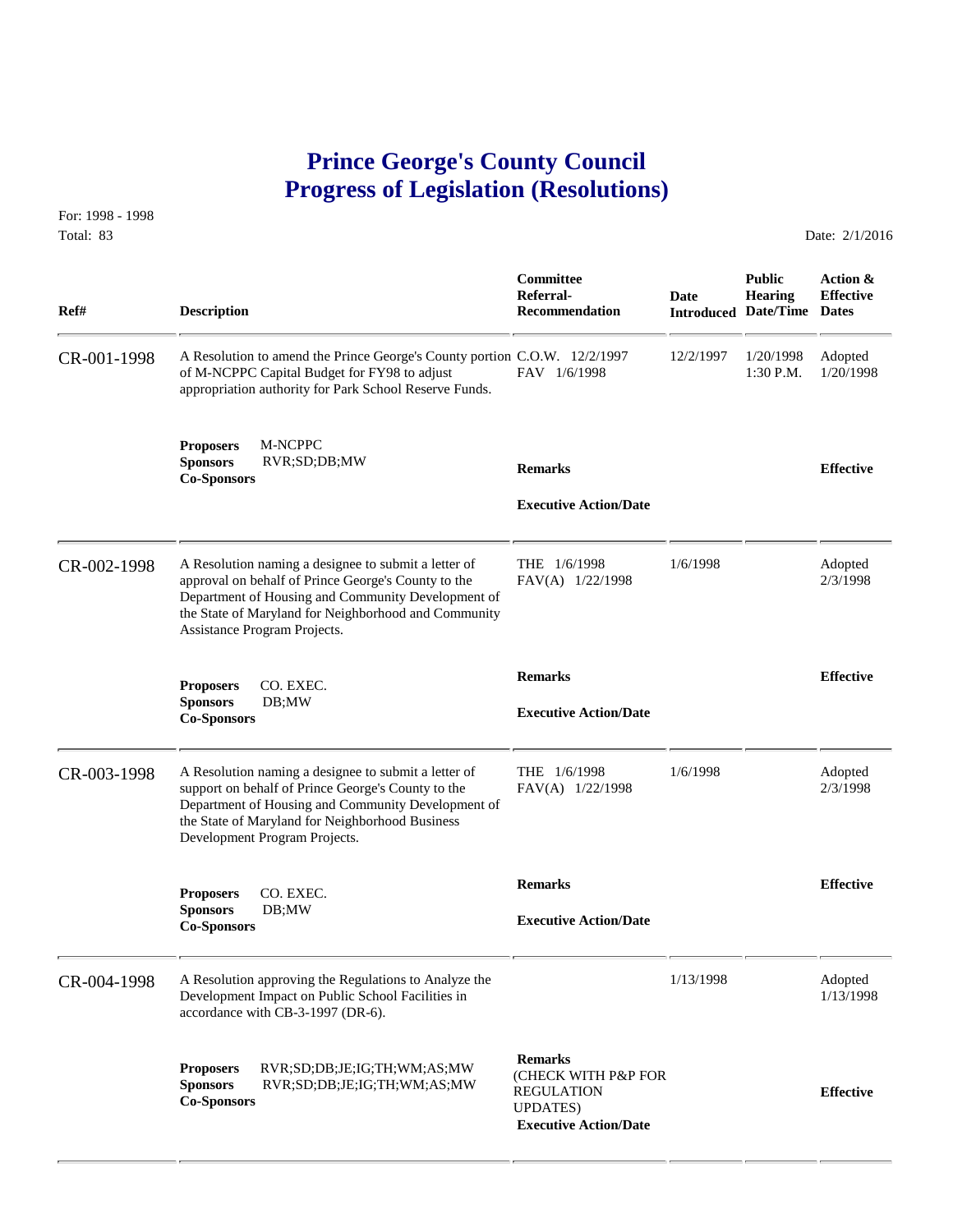**For: 1998-1998 Prince George's County Council** Page 2 of 17<br> **Prince George's County Council** Page 2 of 17<br> **Progress of Legislation (Resolutions)** Date: 2/1/2016 **Progress of Legislation (Resolutions) Progress of Legislation (Resolutions)** 

| Ref#<br>CR-005-1998 | <b>Description</b><br>To establish spending control limits for the FY1999 Water<br>& Sewerage Operating and Capital Budget of the<br>Washington Suburban Sanitary Commission.                                                                         | Committee<br>Referral-<br><b>Recommendation</b>                    | Date<br><b>Introduced</b><br>1/20/1998 | <b>Public</b><br><b>Hearing</b><br>Date/Time | Action &<br><b>Effective</b><br><b>Dates</b><br>Adopted<br>1/20/1998 |
|---------------------|-------------------------------------------------------------------------------------------------------------------------------------------------------------------------------------------------------------------------------------------------------|--------------------------------------------------------------------|----------------------------------------|----------------------------------------------|----------------------------------------------------------------------|
|                     | <b>RVR</b><br><b>Proposers</b><br>RVR;SD;MW<br><b>Sponsors</b><br><b>Co-Sponsors</b>                                                                                                                                                                  | <b>Remarks</b><br><b>Executive Action/Date</b>                     |                                        |                                              | <b>Effective</b>                                                     |
| CR-006-1998         | A Resolution concerning the enactment of a certain<br>Resolution and Ordinance of the Town of University Park FAV 3/17/1998<br>amending Article 1, Chapter 4 of the Code of Ordinances<br>of the Town of University Park concerning fences.           | PZED 1/20/1998                                                     | 1/20/1998                              |                                              | Adopted<br>3/17/1998                                                 |
|                     | TH<br><b>Proposers</b><br><b>Sponsors</b><br>TH<br><b>Co-Sponsors</b>                                                                                                                                                                                 | <b>Remarks</b><br><b>Executive Action/Date</b>                     |                                        |                                              | <b>Effective</b>                                                     |
| CR-007-1998         | A Resolution to approve proposals submitted to the<br>Secretary of Maryland Department of Housing and<br>Community Development for approval of the proposed<br>project and allocation of tax credits under the Neighbor-<br>hood Partnership Program. | <b>Remarks</b>                                                     | 1/20/1998                              |                                              | Adopted<br>1/20/1998                                                 |
|                     | DB;RVR<br><b>Proposers</b><br><b>Sponsors</b><br>DB;RVR<br><b>Co-Sponsors</b>                                                                                                                                                                         | <b>Executive Action/Date</b>                                       |                                        |                                              | <b>Effective</b>                                                     |
| CR-008-1998         | To amend the Salary Plan for AFSCME Local 2735 -<br>Salary Schedule A, effective 7/1/97 to 6/30/99.                                                                                                                                                   | PSFM 2/3/1998<br>FAV 2/19/1998                                     | 2/3/1998                               |                                              | Adopted<br>3/31/1998                                                 |
|                     | CO. EXEC.<br><b>Proposers</b><br><b>Sponsors</b><br>RVR;DB;MW;JE<br><b>Co-Sponsors</b>                                                                                                                                                                | <b>Remarks</b><br>(SEE CB-18-1998)<br><b>Executive Action/Date</b> |                                        |                                              | <b>Effective</b>                                                     |
| CR-009-1998         | To amend the Salary Plan for AFSCME Local 2735<br>(Family Connection Division, Department of Family<br>Services) Salary Schedule I; effective 7/1/97 - 6/30/99.                                                                                       | PSFM 2/3/1998<br>FAV 2/19/1998                                     | 2/3/1998                               |                                              | Adopted<br>3/31/1998                                                 |
|                     | CO. EXEC.<br><b>Proposers</b><br><b>Sponsors</b><br>RVR;DB;MW;JE<br><b>Co-Sponsors</b>                                                                                                                                                                | <b>Remarks</b><br>(SEE CB-19-1998)<br><b>Executive Action/Date</b> |                                        |                                              | <b>Effective</b>                                                     |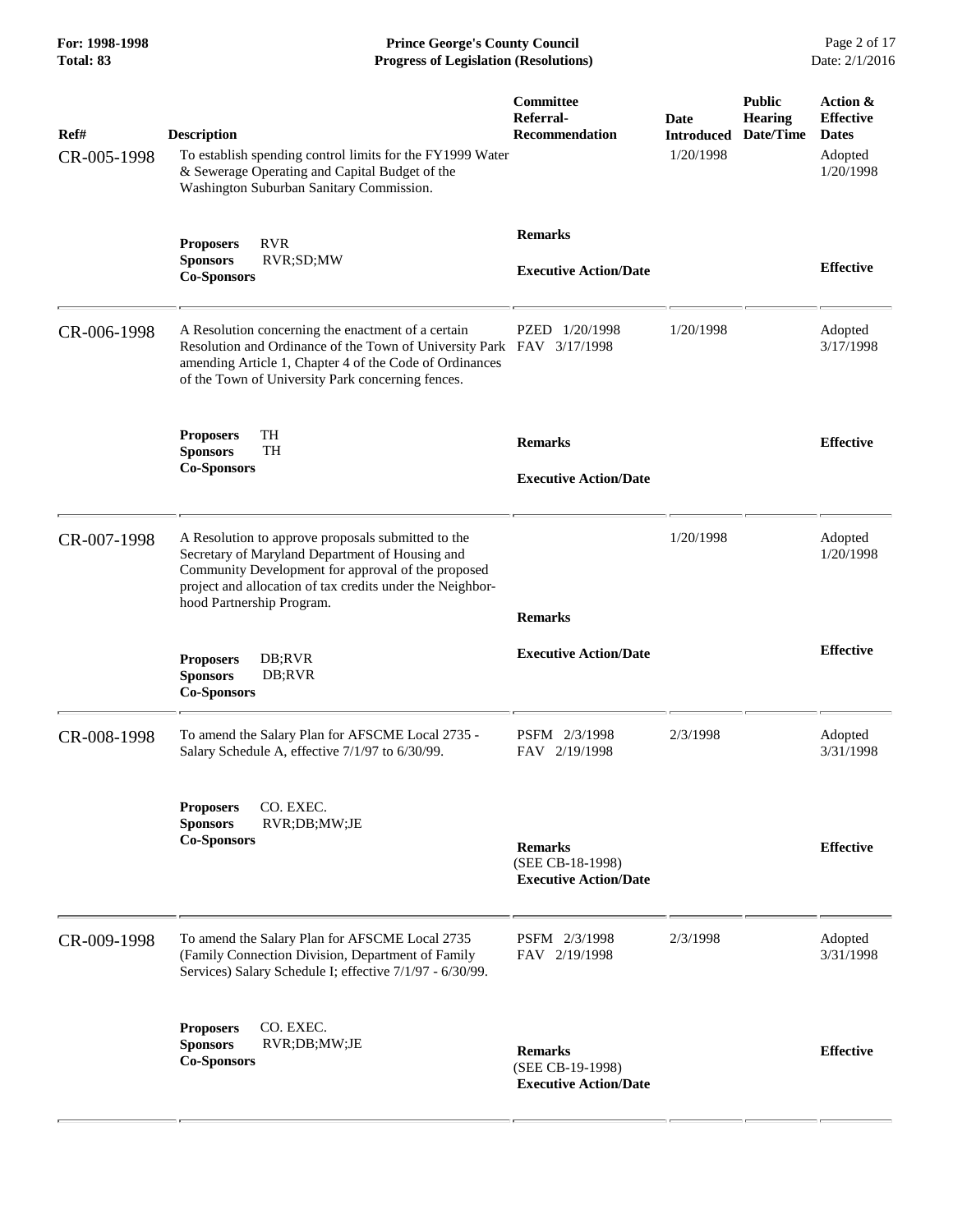**For: 1998-1998 Prince George's County Council** Page 3 of 17<br> **Prince George's County Council** Page 3 of 17<br> **Progress of Legislation (Resolutions)** Date: 2/1/2016 **Progress of Legislation (Resolutions) Progress of Legislation (Resolutions)** 

| Ref#<br>CR-010-1998 | <b>Description</b><br>To amend the Salary Plan for Council 67, AFSCME,<br>AFL-CIO, Local 3279 (DER Clerical Units I and II) Salary FAV 2/19/1998<br>Schedule C; effective 7/1/97 to 6/30/99. | Committee<br>Referral-<br><b>Recommendation</b><br>PSFM 2/3/1998                   | Date<br><b>Introduced</b><br>2/3/1998 | <b>Public</b><br><b>Hearing</b><br>Date/Time | Action &<br><b>Effective</b><br><b>Dates</b><br>Adopted<br>3/31/1998 |
|---------------------|----------------------------------------------------------------------------------------------------------------------------------------------------------------------------------------------|------------------------------------------------------------------------------------|---------------------------------------|----------------------------------------------|----------------------------------------------------------------------|
|                     | CO. EXEC.<br><b>Proposers</b><br><b>Sponsors</b><br>RVR;JE;MW;DB<br><b>Co-Sponsors</b>                                                                                                       | <b>Remarks</b><br>(SEE CB-20-1998)<br><b>Executive Action/Date</b>                 |                                       |                                              | <b>Effective</b>                                                     |
| CR-011-1998         | A Resolution to amend Salary Schedule W, Deputy<br>Sheriff's Association of Prince George's County, Inc.<br>effective 7/1/97 to 6/30/99.                                                     | PSFM 2/3/1998<br>FAV(A) 5/13/1998                                                  | 2/3/1998                              |                                              | Adopted<br>6/16/1998                                                 |
|                     | <b>Proposers</b><br>CO. EXEC.<br><b>Sponsors</b><br>JE;MW;IG<br><b>Co-Sponsors</b>                                                                                                           | <b>Remarks</b><br>(SEE CB-21-1998)<br><b>Executive Action/Date</b>                 |                                       |                                              | <b>Effective</b>                                                     |
| CR-012-1998         | A Resolution to amend the Salary Plan for Civilian Units; PSFM 2/3/1998<br>Deputy Sheriff's Association Salary Schedule Z; effective FAV 5/13/1998<br>7/1/97 to 6/30/99.                     |                                                                                    | 2/3/1998                              |                                              | Adopted<br>6/16/1998                                                 |
|                     | CO. EXEC.<br><b>Proposers</b><br><b>Sponsors</b><br>JE;MW;IG<br><b>Co-Sponsors</b>                                                                                                           | <b>Remarks</b><br>(SEE CB-22-1998)<br><b>Executive Action/Date</b>                 |                                       |                                              | <b>Effective</b>                                                     |
| CR-013-1998         | To amend the Salary Plan for AFSCME Local 2462 -<br>Salary Schedule A, effective 7/1/97 to 6/30/99.                                                                                          | PSFM 2/10/1998<br>FAV 3/5/1998                                                     | 2/10/1998                             |                                              | Adopted<br>4/7/1998                                                  |
|                     | CO. EXEC.<br><b>Proposers</b><br><b>Sponsors</b><br><b>MW</b><br><b>Co-Sponsors</b>                                                                                                          | <b>Remarks</b><br>(SEE CB-25-1998 &<br>CB-26-1998)<br><b>Executive Action/Date</b> |                                       |                                              | <b>Effective</b>                                                     |
| CR-014-1998         | A Resolution adopting The 1998 Ten Year Solid Waste<br>Management Plan.                                                                                                                      | THE 2/17/1998<br>FAV(A) 3/24/1998                                                  | 2/17/1998                             | 3/17/1998<br>1:30 P.M.                       | Adopted<br>3/31/1998                                                 |
|                     | CO. EXEC.<br><b>Proposers</b><br>MW;SD<br><b>Sponsors</b><br><b>Co-Sponsors</b>                                                                                                              | <b>Remarks</b>                                                                     |                                       |                                              | <b>Effective</b>                                                     |
|                     |                                                                                                                                                                                              | <b>Executive Action/Date</b>                                                       |                                       |                                              | 4/16/1998                                                            |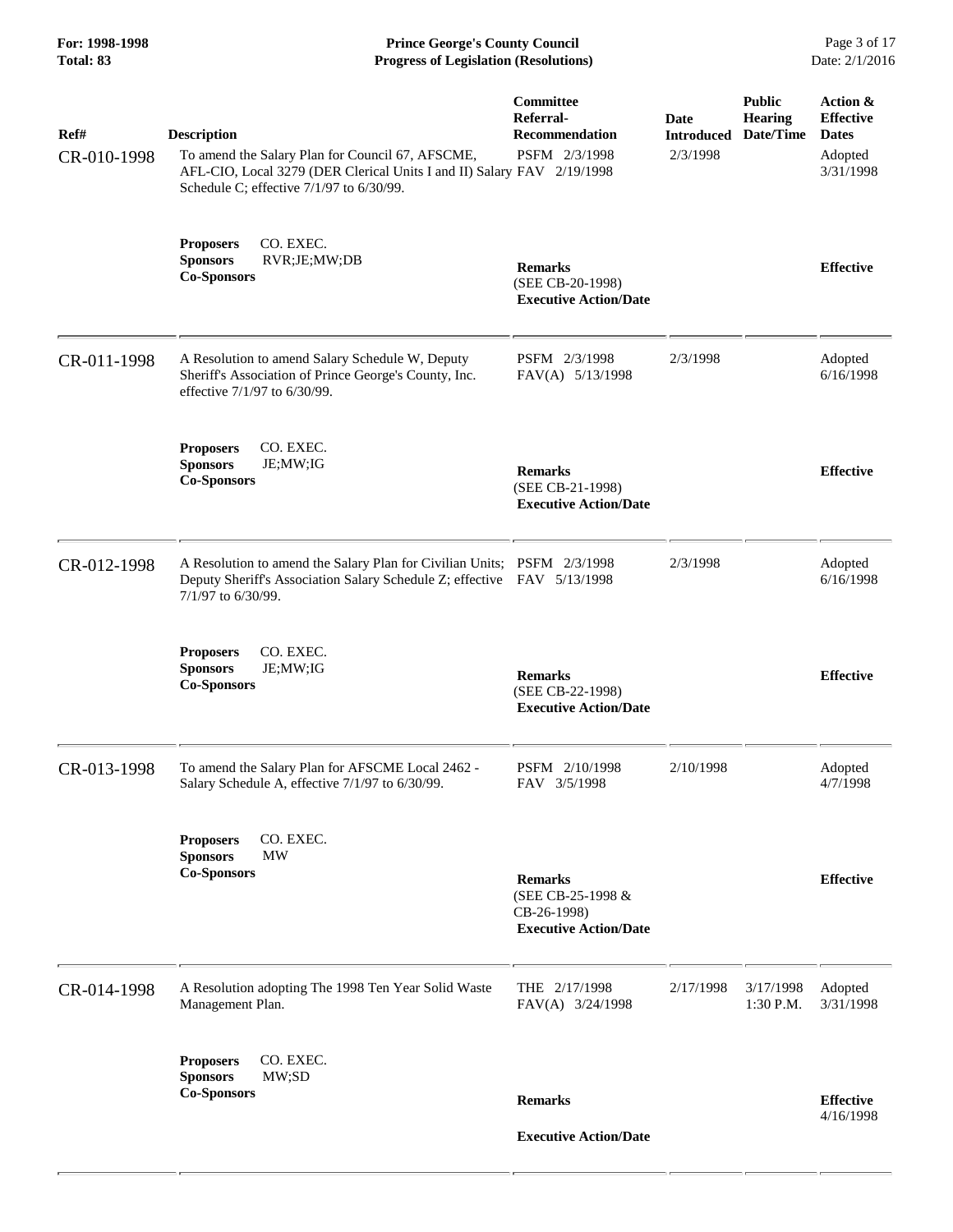**For: 1998-1998 Prince George's County Council** Page 4 of 17<br> **Prince George's County Council** Page 4 of 17<br> **Progress of Legislation (Resolutions)** Date: 2/1/2016 **Progress of Legislation (Resolutions) Progress of Legislation (Resolutions)** 

| Ref#<br>CR-015-1998 | <b>Description</b><br>To amend the Salary Plan for AFSCME, Local 241,<br>School Crossing Guards, Salary Schedule X; effective<br>7/1/97 to 6/30/99.                                       | Committee<br>Referral-<br><b>Recommendation</b><br>PSFM 2/17/1998<br>FAV 3/5/1998 | Date<br><b>Introduced</b><br>2/17/1998 | <b>Public</b><br><b>Hearing</b><br>Date/Time | Action &<br><b>Effective</b><br><b>Dates</b><br>Adopted<br>4/7/1998 |
|---------------------|-------------------------------------------------------------------------------------------------------------------------------------------------------------------------------------------|-----------------------------------------------------------------------------------|----------------------------------------|----------------------------------------------|---------------------------------------------------------------------|
|                     | <b>Proposers</b><br>CO. EXEC.<br>SD;DB;MW<br><b>Sponsors</b><br><b>Co-Sponsors</b>                                                                                                        | <b>Remarks</b><br>(SEE CB-24-1998)<br><b>Executive Action/Date</b>                |                                        |                                              | <b>Effective</b>                                                    |
| CR-016-1998         | A Resolution to amend the Salary Plan for County Police PSFM 2/17/1998<br>Civilian Employees: Salary Schedule P; effective 7/1/97 to FAV 3/5/1998<br>$6/30/99$ .                          |                                                                                   | 2/17/1998                              |                                              | Adopted<br>4/7/1998                                                 |
|                     | CO. EXEC.<br><b>Proposers</b><br><b>Sponsors</b><br>JE;MW<br><b>Co-Sponsors</b>                                                                                                           | <b>Remarks</b><br>(SEE CB-27-1998)<br><b>Executive Action/Date</b>                |                                        |                                              | <b>Effective</b>                                                    |
| CR-017-1998         | A Resolution concerning a Sector Plan (Master Plan<br>Amendment) and a concurrent Sectional Map Amendment HELD 2/25/1998<br>for the Greenbelt Metro Area.                                 | PZED 2/17/1998<br>FAV(A) 3/11/1998                                                | 2/17/1998                              |                                              | Adopted<br>4/7/1998                                                 |
|                     | M-NCPPC<br><b>Proposers</b><br><b>Sponsors</b><br>AS<br><b>Co-Sponsors</b>                                                                                                                | <b>Remarks</b><br><b>Executive Action/Date</b>                                    |                                        |                                              | <b>Effective</b>                                                    |
| CR-018-1998         | A Resolution to amend Salary Schedule L, Public Safety<br>Schedules of pay Grades for Police Unit Personnel,<br>effective 7/1/96 to 6/30/99.                                              |                                                                                   | 2/17/1998                              |                                              | Adopted<br>2/17/1998                                                |
|                     | CO. EXEC.<br><b>Proposers</b><br><b>Sponsors</b><br>RVR;JE;DB;MW;AS<br><b>Co-Sponsors</b>                                                                                                 | <b>Remarks</b><br><b>Executive Action/Date</b>                                    |                                        |                                              | <b>Effective</b>                                                    |
| CR-019-1998         | To amend the Salary Plan for International Association of PSFM 2/24/1998<br>Fire Fighters, Local 1619 (Paramedics) - Salary Schedule FAV 3/5/1998<br>M; effective 7/1/97 through 6/30/99. |                                                                                   | 2/24/1998                              |                                              | Adopted<br>4/7/1998                                                 |
|                     | CO. EXEC.<br><b>Proposers</b><br><b>Sponsors</b><br>MW;JE<br><b>Co-Sponsors</b>                                                                                                           | <b>Remarks</b><br>(SEE CB-29-1998)<br><b>Executive Action/Date</b>                |                                        |                                              | <b>Effective</b>                                                    |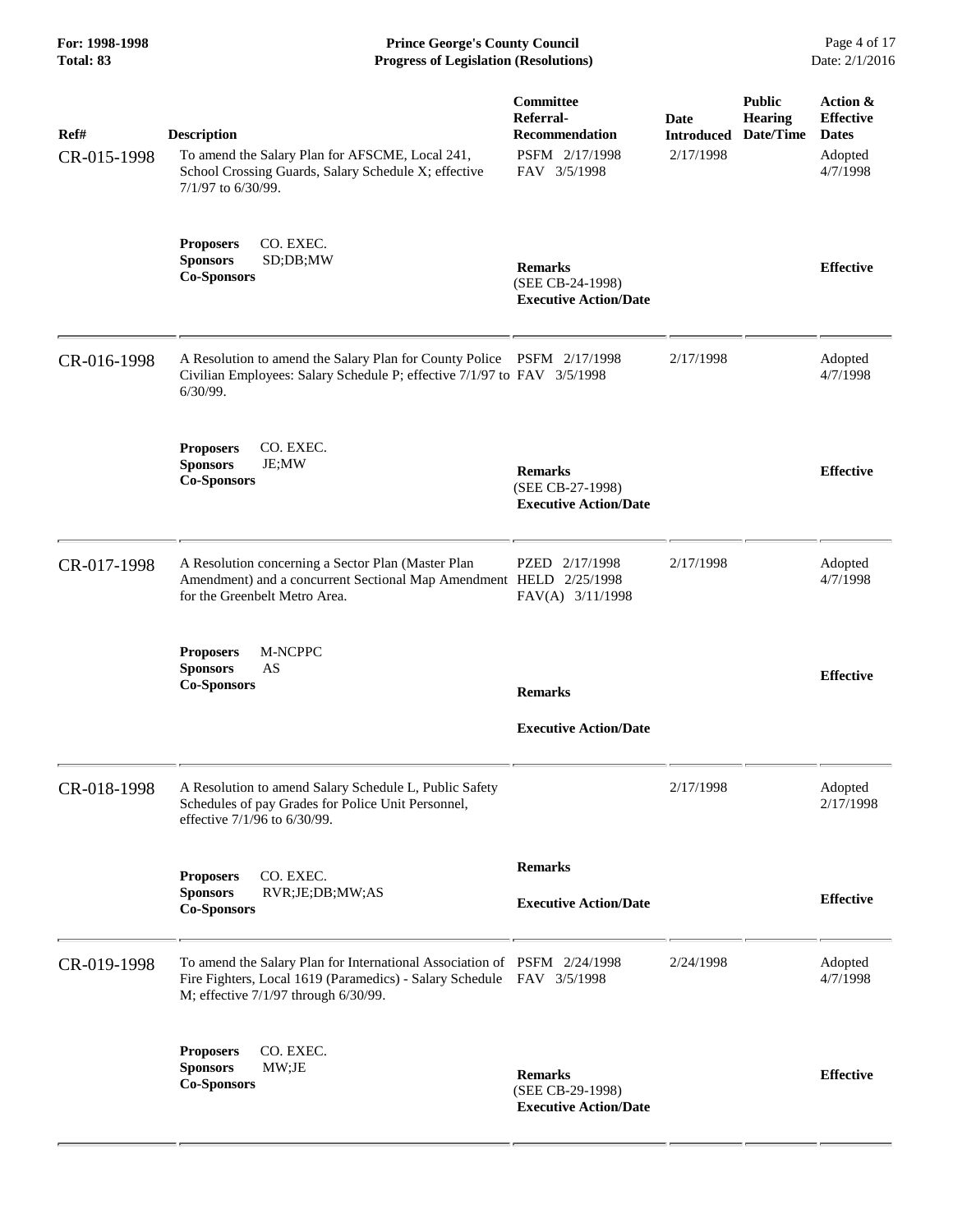**For: 1998-1998 Prince George's County Council** Page 5 of 17<br> **Prince George's County Council** Page 5 of 17<br> **Progress of Legislation (Resolutions)** Date: 2/1/2016 **Progress of Legislation (Resolutions) Progress of Legislation (Resolutions)** 

| Ref#<br>CR-020-1998 | <b>Description</b><br>To amend the Salary Plan for the International<br>Association of Fire Fighters, Local 1619 (Fire Fighters)<br>Salary Salary Schedule S, effective 7/1/96 - 6/30/99.                                       | Committee<br>Referral-<br><b>Recommendation</b><br>PSFM 2/24/1998<br>FAV 3/5/1998 | Date<br><b>Introduced</b><br>2/24/1998 | <b>Public</b><br><b>Hearing</b><br>Date/Time | Action &<br><b>Effective</b><br><b>Dates</b><br>Adopted<br>4/7/1998 |
|---------------------|---------------------------------------------------------------------------------------------------------------------------------------------------------------------------------------------------------------------------------|-----------------------------------------------------------------------------------|----------------------------------------|----------------------------------------------|---------------------------------------------------------------------|
|                     | <b>Proposers</b><br>CO. EXEC.<br><b>Sponsors</b><br>MW;JE<br><b>Co-Sponsors</b>                                                                                                                                                 | <b>Remarks</b><br>(SEE CB-29-1998)<br><b>Executive Action/Date</b>                |                                        |                                              | <b>Effective</b>                                                    |
| CR-021-1998         | To amend the Salary Plan for International Association of PSFM 2/24/1998<br>Fire Fighters, Local 1619 (Uniformed Civilian Unit) Salary FAV 3/5/1998<br>Schedule B; effective 7/1/96 through 6/30/99.                            |                                                                                   | 2/24/1998                              |                                              | Adopted<br>4/7/1998                                                 |
|                     | CO. EXEC.<br><b>Proposers</b><br><b>Sponsors</b><br><b>MW</b><br><b>Co-Sponsors</b>                                                                                                                                             | <b>Remarks</b><br>(SEE CB-30-1998)<br><b>Executive Action/Date</b>                |                                        |                                              | <b>Effective</b>                                                    |
| CR-022-1998         | To amend the Salary Plan for International Association of PSFM 2/24/1998<br>Fire Fighters, Local 1619 (Nonuniformed Civilian Unit)<br>Salary Schedule H; effective 7/1/96 through 6/30/99.                                      | FAV 3/5/1998                                                                      | 2/24/1998                              |                                              | Adopted<br>4/7/1998                                                 |
|                     | CO. EXEC.<br><b>Proposers</b><br><b>Sponsors</b><br><b>RVR</b><br><b>Co-Sponsors</b>                                                                                                                                            | <b>Remarks</b><br>(SEE CB-31-1998)<br><b>Executive Action/Date</b>                |                                        |                                              | <b>Effective</b>                                                    |
| CR-023-1998         | A resolution expressing the County Council's support of<br>proposed legislation to limit the authority of the Federal<br>Communications Commission to preempt local zoning<br>authority and safety and environmental standards. | THE $2/24/1998$<br>FAV 3/24/1998                                                  | 2/24/1998                              |                                              | Adopted<br>3/31/1998                                                |
|                     | JE<br><b>Proposers</b><br><b>Sponsors</b><br>JE;RVR;SD;AS<br><b>Co-Sponsors</b>                                                                                                                                                 | <b>Remarks</b><br><b>Executive Action/Date</b>                                    |                                        |                                              | <b>Effective</b>                                                    |
| CR-024-1998         | Ten Year Water and Sewerage Plan (December 1997<br>Amendment Cycle) to change the water and sewer<br>category designations within the 1994 Comprehensive Ten<br>Year Water and Sewer Plan.                                      | THE 3/3/1998<br>FAV(A) 4/14/1998                                                  | 3/3/1998                               | 3/31/1998<br>1:30 P.M.                       | Adopted<br>4/14/1998                                                |
|                     | <b>Proposers</b><br>CO. EXEC.<br>MW;SD<br><b>Sponsors</b><br><b>Co-Sponsors</b>                                                                                                                                                 | <b>Remarks</b><br><b>Executive Action/Date</b>                                    |                                        |                                              | <b>Effective</b><br>4/30/1998                                       |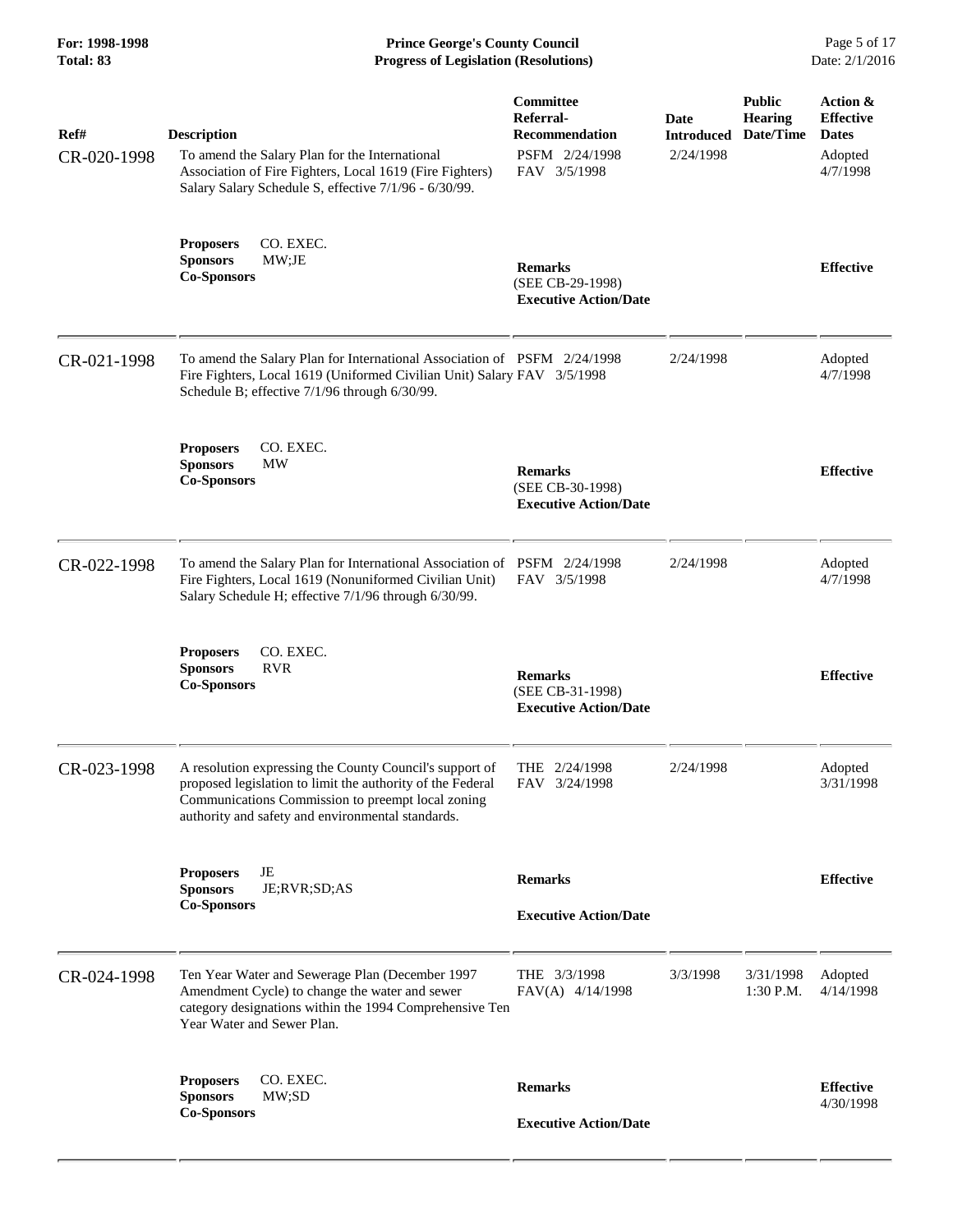**For: 1998-1998 Prince George's County Council** Page 6 of 17<br> **Prince George's County Council** Page 6 of 17<br> **Progress of Legislation (Resolutions)** Date: 2/1/2016 **Progress of Legislation (Resolutions) Progress of Legislation (Resolutions)** 

| Ref#<br>CR-025-1998 | <b>Description</b><br>Approval of the adjustment of revenue refunding bonds<br>for Foxglenn Apartments.                                                                                                                                                                                                                | Committee<br>Referral-<br><b>Recommendation</b> | <b>Date</b><br><b>Introduced</b><br>3/3/1998 | <b>Public</b><br><b>Hearing</b><br>Date/Time | Action &<br><b>Effective</b><br><b>Dates</b><br>Adopted<br>3/3/1998 |
|---------------------|------------------------------------------------------------------------------------------------------------------------------------------------------------------------------------------------------------------------------------------------------------------------------------------------------------------------|-------------------------------------------------|----------------------------------------------|----------------------------------------------|---------------------------------------------------------------------|
|                     | CO. EXEC.<br><b>Proposers</b><br><b>Sponsors</b><br>RVR;SD<br><b>Co-Sponsors</b>                                                                                                                                                                                                                                       | <b>Remarks</b><br><b>Executive Action/Date</b>  |                                              |                                              | <b>Effective</b>                                                    |
| CR-026-1998         | A resolution to extend the existing Cable Franchise<br>Agreements between Jones Cable and Prince George's<br>County.                                                                                                                                                                                                   | $C.0.W.$ $3/3/1998$<br>FAV(A) 3/3/1998          | 3/3/1998                                     |                                              | Adopted<br>3/3/1998                                                 |
|                     | <b>Proposers</b><br>CO. EXEC.<br><b>Sponsors</b><br>SD;IG<br><b>Co-Sponsors</b>                                                                                                                                                                                                                                        | <b>Remarks</b><br><b>Executive Action/Date</b>  |                                              |                                              | <b>Effective</b>                                                    |
| CR-027-1998         | A Supplementary Appropriation of Federal, State and<br>Other Funds for the Police Department, Health<br>Department and Non Departmental.                                                                                                                                                                               | PSFM 3/10/1998<br>FAV 3/26/1998                 | 3/10/1998                                    |                                              | Adopted<br>4/7/1998                                                 |
|                     | <b>Proposers</b><br>CO. EXEC.<br><b>Sponsors</b><br>MW;JE<br><b>Co-Sponsors</b>                                                                                                                                                                                                                                        | <b>Remarks</b><br><b>Executive Action/Date</b>  |                                              |                                              | <b>Effective</b>                                                    |
| CR-028-1998         | FY 1998-1999 Housing and Community Development<br>Annual Action Plan.                                                                                                                                                                                                                                                  | THE 3/24/1998<br>FAV 5/12/1998                  | 3/24/1998                                    | 5/4/1998<br>7:00 P.M.                        | Adopted<br>5/19/1998                                                |
|                     | <b>Proposers</b><br>CO. EXEC.<br><b>Sponsors</b><br>МW<br><b>Co-Sponsors</b>                                                                                                                                                                                                                                           | <b>Remarks</b><br><b>Executive Action/Date</b>  |                                              |                                              | <b>Effective</b>                                                    |
| CR-029-1998         | A Resolution expressing the County Council's support to<br>work with the Public Service Commission and the General<br>Assembly to ensure that electric utility restructuring will<br>be implemented in a manner which will benefit the citizens<br>of Maryland, the Maryland economy, and the Maryland<br>environment. | <b>Remarks</b>                                  | 3/24/1998                                    |                                              | Adopted<br>3/24/1998                                                |
|                     | JE<br><b>Proposers</b><br><b>Sponsors</b><br>RVR;JE;MW;AS;TH;DB;SD<br><b>Co-Sponsors</b>                                                                                                                                                                                                                               | <b>Executive Action/Date</b>                    |                                              |                                              | <b>Effective</b>                                                    |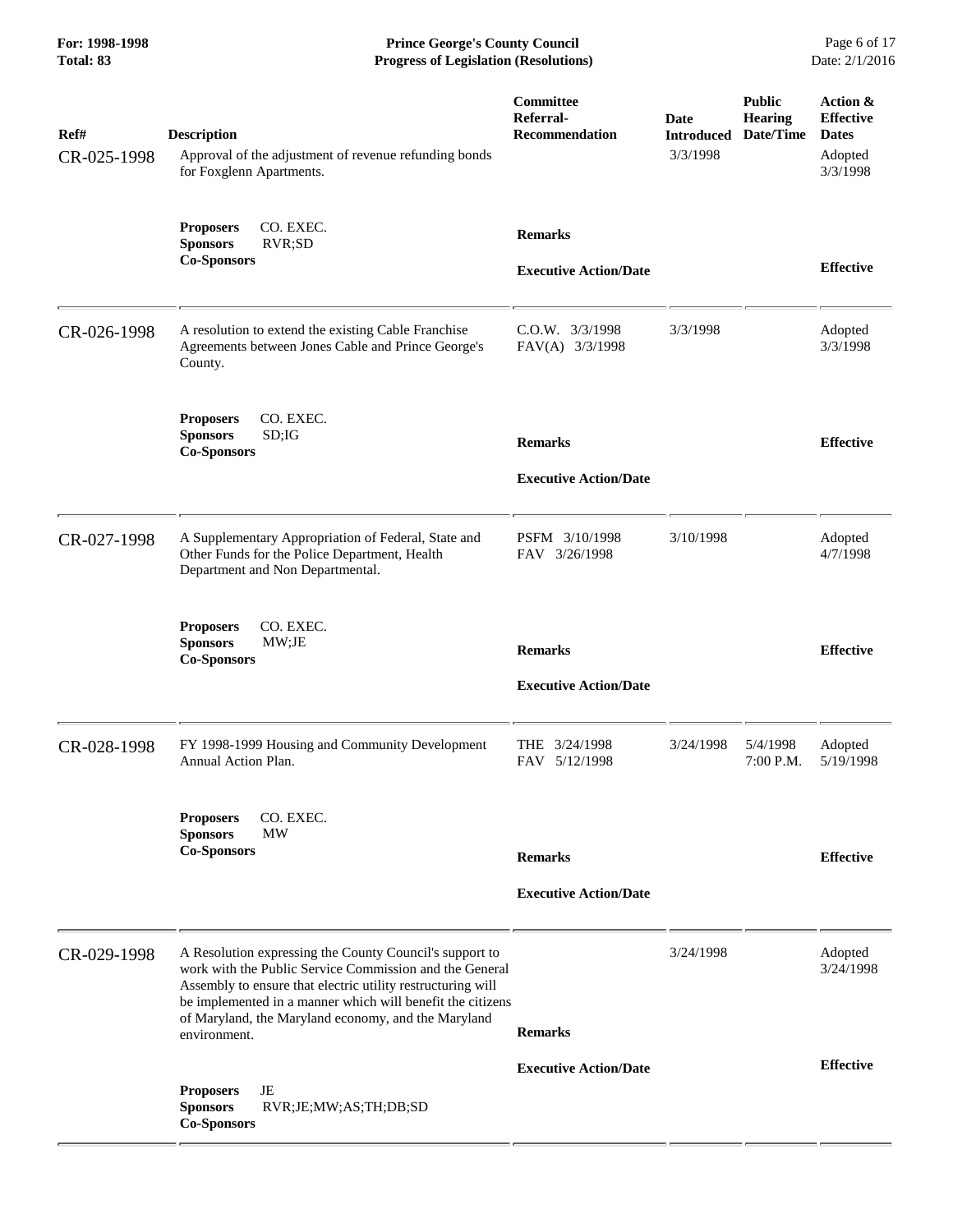**For: 1998-1998 Prince George's County Council** Page 7 of 17<br> **Prince George's County Council** Page 7 of 17<br> **Progress of Legislation (Resolutions)** Date: 2/1/2016 **Progress of Legislation (Resolutions) Progress of Legislation (Resolutions)** 

| Ref#<br>CR-030-1998 | <b>Description</b><br>A Resolution extending the existing Cable Franchise<br>Agreements between Jones Cable and Prince George's<br>County, Maryland.                                                              | Committee<br>Referral-<br>Recommendation       | Date<br><b>Introduced</b><br>3/31/1998 | <b>Public</b><br><b>Hearing</b><br>Date/Time | Action &<br><b>Effective</b><br><b>Dates</b><br>Adopted<br>3/31/1998 |
|---------------------|-------------------------------------------------------------------------------------------------------------------------------------------------------------------------------------------------------------------|------------------------------------------------|----------------------------------------|----------------------------------------------|----------------------------------------------------------------------|
|                     | <b>RVR</b><br><b>Proposers</b><br><b>RVR</b><br><b>Sponsors</b><br><b>Co-Sponsors</b>                                                                                                                             | <b>Remarks</b><br><b>Executive Action/Date</b> |                                        |                                              | <b>Effective</b>                                                     |
| CR-031-1998         | A Resolution concerning the enactment of a certain<br>Ordinance of the City of Bowie amending Chapter 26 of<br>the City of Bowie Code concerning residential parking.                                             | PZED 3/31/1998<br>FAV 4/30/1998                | 3/31/1998                              |                                              | Adopted<br>5/5/1998                                                  |
|                     | AS<br><b>Proposers</b><br><b>Sponsors</b><br>AS<br><b>Co-Sponsors</b>                                                                                                                                             | <b>Remarks</b><br><b>Executive Action/Date</b> |                                        |                                              | <b>Effective</b>                                                     |
| CR-032-1998         | A Resolution to propose amendements to the Countywide<br>Map Amendment for the Reserved Open Space (R-O-S)<br>Zone and to establish a public hearing date for receipt of<br>testimony on the proposed amendments. |                                                | 3/31/1998                              | 4/28/1998<br>1:30 P.M.                       | Adopted<br>3/31/1998                                                 |
|                     | M-NCPPC<br><b>Proposers</b><br><b>Sponsors</b><br>AS;TH;DB<br><b>Co-Sponsors</b>                                                                                                                                  | <b>Remarks</b><br><b>Executive Action/Date</b> |                                        |                                              | <b>Effective</b>                                                     |
| CR-033-1998         | A Resolution amending the Salary Plan to reflect the<br>employee contribution rate for the Supplemental Pension<br>Plan and other modified benefits for General Schedule<br>employees.                            | PSFM 4/7/1998<br>FAV(A) 4/30/1998              | 4/7/1998                               |                                              | Adopted<br>5/12/1998                                                 |
|                     | <b>Proposers</b><br>CO. EXEC.<br><b>Sponsors</b><br>SD;AS;MW<br><b>Co-Sponsors</b>                                                                                                                                | <b>Remarks</b><br><b>Executive Action/Date</b> |                                        |                                              | <b>Effective</b>                                                     |
| CR-034-1998         | A Resolution to amend the Salary Plan for Prince George's PSFM 4/14/1998<br>Correctional Officers' Association - Salary Schedule D;<br>effective 7/1/97 to 6/30/99.                                               | FAV 4/30/1998                                  | 4/14/1998                              |                                              | Adopted<br>6/16/1998                                                 |
|                     | CO. EXEC.<br><b>Proposers</b><br>JE;MW;TH<br><b>Sponsors</b><br><b>Co-Sponsors</b>                                                                                                                                | <b>Remarks</b><br><b>Executive Action/Date</b> |                                        |                                              | <b>Effective</b>                                                     |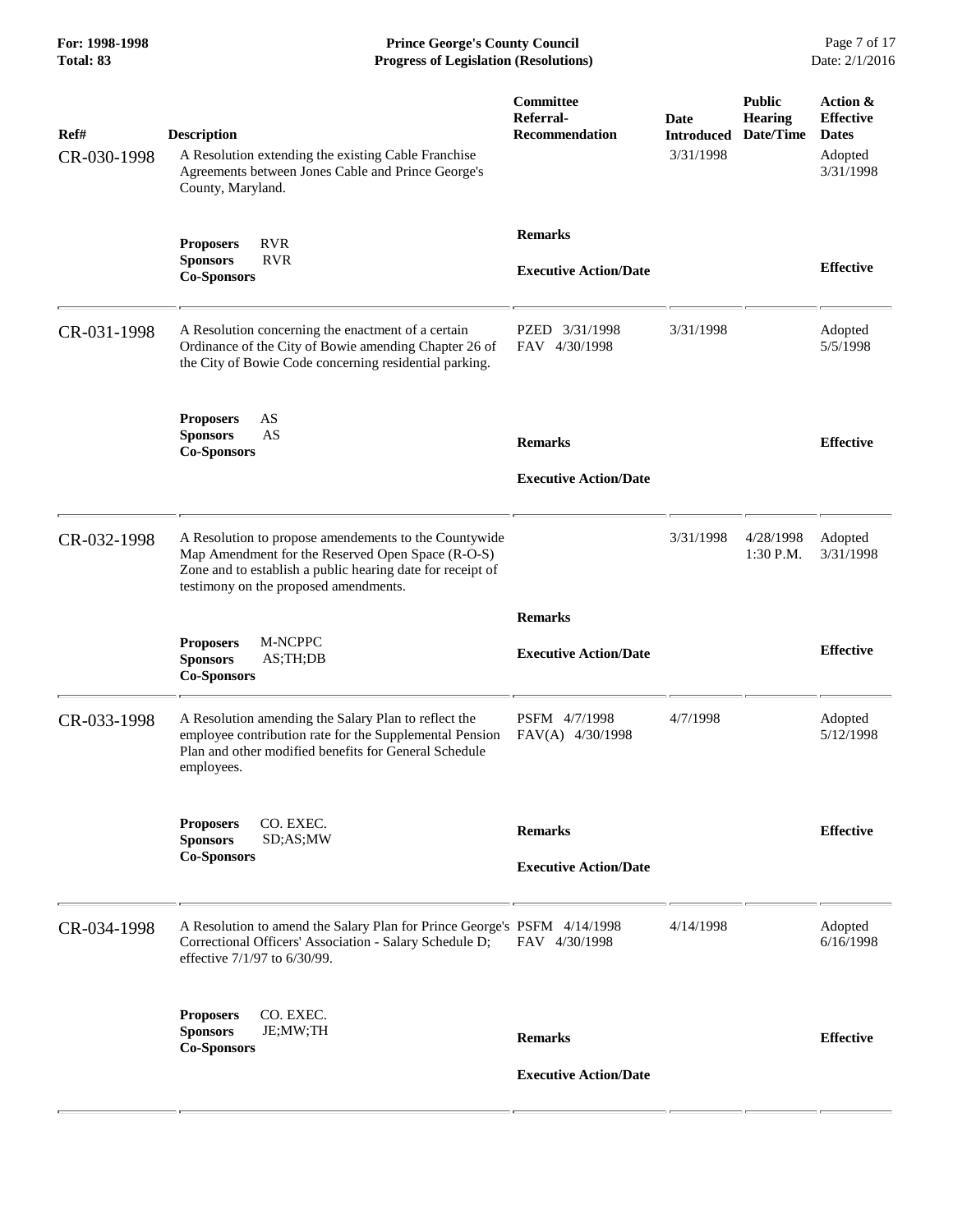**For: 1998-1998 Prince George's County Council** Page 8 of 17<br> **Prince George's County Council** Page 8 of 17<br> **Progress of Legislation (Resolutions)** Date: 2/1/2016 **Progress of Legislation (Resolutions) Progress of Legislation (Resolutions)** 

| Ref#<br>CR-035-1998 | <b>Description</b><br>A resolution to initiate a Sectional Map Amendment for<br>the Addison Road Metro Town Center.                                                                                                                         | Committee<br>Referral-<br><b>Recommendation</b> | Date<br><b>Introduced</b><br>4/21/1998 | <b>Public</b><br><b>Hearing</b><br>Date/Time | Action &<br><b>Effective</b><br><b>Dates</b><br>Adopted<br>4/21/1998 |
|---------------------|---------------------------------------------------------------------------------------------------------------------------------------------------------------------------------------------------------------------------------------------|-------------------------------------------------|----------------------------------------|----------------------------------------------|----------------------------------------------------------------------|
|                     | M-NCPPC<br><b>Proposers</b><br><b>Sponsors</b><br>DB;RVR;MW<br><b>Co-Sponsors</b>                                                                                                                                                           | <b>Remarks</b><br><b>Executive Action/Date</b>  |                                        |                                              | <b>Effective</b>                                                     |
| CR-036-1998         | A Resolution to approve Fiscal Year 1998-1999 Operating<br>and Capital Budgets of the Washington Suburban Sanitary<br>Commission and the Recommendation of Water and Sewer<br>rates and Ad Valorem Tax Levies for Fiscal Year<br>1998-1999. | <b>Remarks</b>                                  | 5/22/1998                              |                                              | Adopted<br>5/22/1998                                                 |
|                     | <b>RVR</b><br><b>Proposers</b><br><b>Sponsors</b><br>RVR;MW<br><b>Co-Sponsors</b>                                                                                                                                                           | <b>Executive Action/Date</b>                    |                                        |                                              | <b>Effective</b>                                                     |
| CR-037-1998         | A Resolution for the purpose of approving the Washington<br>Suburban Sanitary Commission Fiscal Year 1999-2004<br>Capital Improvements Program and FY 1999 Capital<br>Budget for Prince George's County for Water and<br>Sewerage.          | <b>Remarks</b>                                  | 5/22/1998                              |                                              | Adopted<br>5/22/1998                                                 |
|                     | <b>RVR</b><br><b>Proposers</b><br><b>Sponsors</b><br>RVR;MW<br><b>Co-Sponsors</b>                                                                                                                                                           | <b>Executive Action/Date</b>                    |                                        |                                              | <b>Effective</b>                                                     |
| CR-038-1998         | A Resolution for the purpose of approving the Fiscal Year<br>1998-1999 Washington Suburban Transit Commission's<br>Administrative Budget.                                                                                                   |                                                 | 5/22/1998                              |                                              | Adopted<br>5/22/1998                                                 |
|                     | <b>Proposers</b><br><b>RVR</b><br>RVR;SD;MW<br><b>Sponsors</b><br><b>Co-Sponsors</b>                                                                                                                                                        | <b>Remarks</b><br><b>Executive Action/Date</b>  |                                        |                                              | <b>Effective</b><br>7/1/1998                                         |
| CR-039-1998         | Ten Year Water and Sewerage Plan (April 1998<br>Amendment Cycle) to change the water and sewer<br>category designations within the 1994 Comprehensive Ten<br>Year Water and Sewerage Plan.                                                  | THE 5/5/1998<br>FAV(A) 6/11/1998                | 5/5/1998                               | 6/9/1998<br>$1:00$ P.M.                      | Adopted<br>6/16/1998                                                 |
|                     | <b>Proposers</b><br>CO. EXEC.<br>AS;MW<br><b>Sponsors</b><br><b>Co-Sponsors</b>                                                                                                                                                             | <b>Remarks</b><br><b>Executive Action/Date</b>  |                                        |                                              | <b>Effective</b><br>7/8/1998                                         |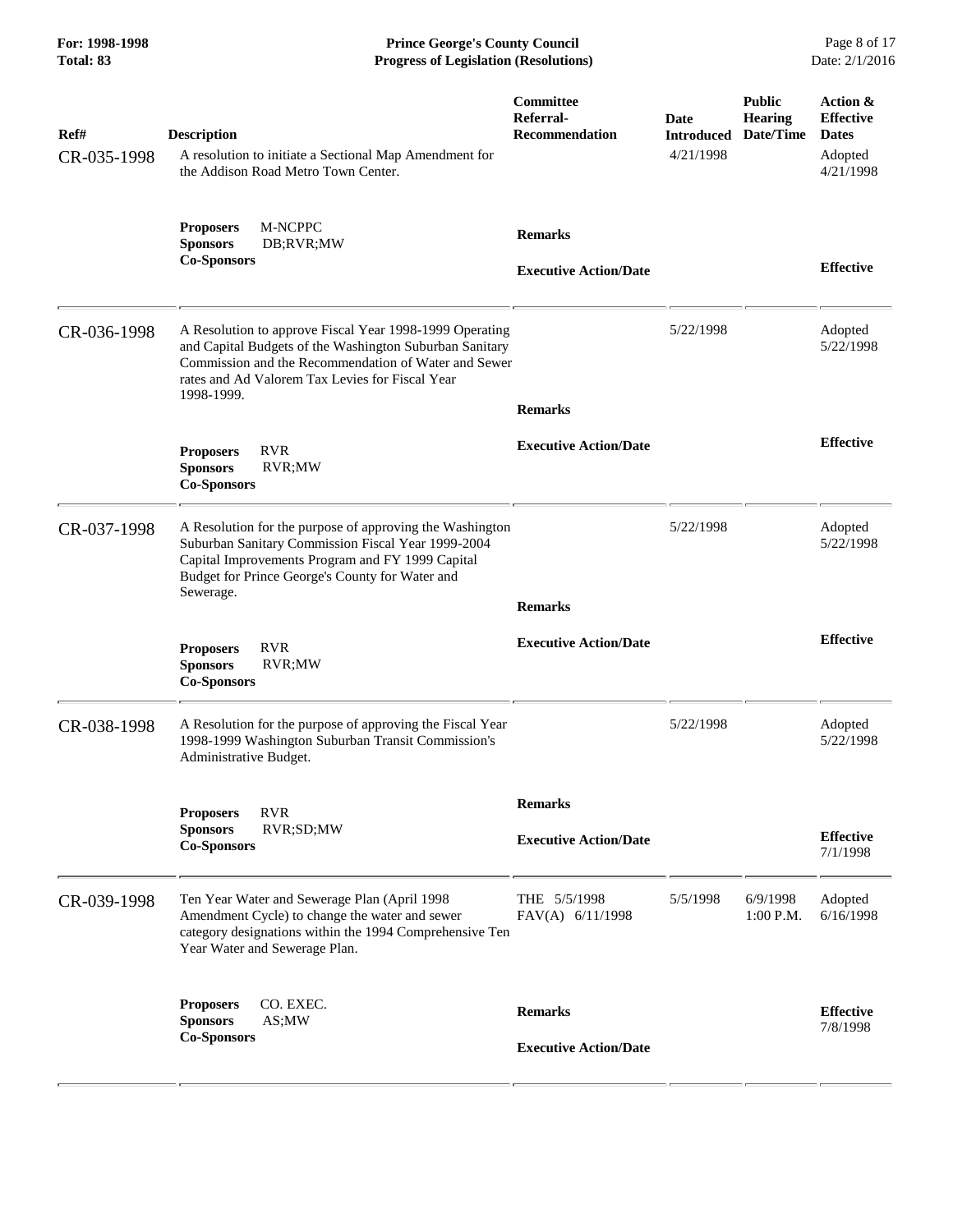| For: 1998-1998<br>Total: 83 | <b>Prince George's County Council</b><br><b>Progress of Legislation (Resolutions)</b>                                                                                                                                                                                                                                                                         |                                                                   |                                        |                                                                       | Page 9 of 17<br>Date: 2/1/2016                                       |
|-----------------------------|---------------------------------------------------------------------------------------------------------------------------------------------------------------------------------------------------------------------------------------------------------------------------------------------------------------------------------------------------------------|-------------------------------------------------------------------|----------------------------------------|-----------------------------------------------------------------------|----------------------------------------------------------------------|
| Ref#<br>CR-040-1998         | <b>Description</b><br>Resolution proposing amendments to the Transit District<br>Development Plan for the Prince George's Plaza Transit<br>District Overlay Zoning Map Amemdment as transmitted<br>by the Planning Board for District Council Consideration<br>and establishing a public hearing date for receipt of<br>testimony on the proposed amendments. | Committee<br>Referral-<br><b>Recommendation</b><br><b>Remarks</b> | Date<br><b>Introduced</b><br>5/12/1998 | <b>Public</b><br><b>Hearing</b><br>Date/Time<br>6/1/1998<br>7:00 P.M. | Action &<br><b>Effective</b><br><b>Dates</b><br>Adopted<br>5/12/1998 |
|                             | M-NCPPC<br><b>Proposers</b><br><b>Sponsors</b><br><b>SD</b><br><b>Co-Sponsors</b>                                                                                                                                                                                                                                                                             | <b>Executive Action/Date</b>                                      |                                        |                                                                       | <b>Effective</b>                                                     |
| CR-041-1998                 | Resolution proposing amendments to the Transit District<br>Development Plan for the West Hyattsville Transit District<br>Overlay Zoning Map Amemdment as transmitted by the<br>Planning Board for District Council Consideration and<br>establishing a public hearing date for receipt of testimony<br>on the proposed amendments.                            | <b>Remarks</b>                                                    | 5/12/1998                              | 6/1/1998<br>7:00 P.M.                                                 | Adopted<br>5/12/1998                                                 |
|                             | <b>Proposers</b><br>M-NCPPC<br><b>SD</b><br><b>Sponsors</b><br><b>Co-Sponsors</b>                                                                                                                                                                                                                                                                             | <b>Executive Action/Date</b>                                      |                                        |                                                                       | <b>Effective</b>                                                     |
| CR-042-1998                 | A Resolution concerning The Countywide Map<br>Amendment for the Reserved Open Space (R-O-S) Zone,<br>approving the Countywide Map Amendment for the<br>Reserved Open Space (R-O-S) Zone.                                                                                                                                                                      |                                                                   | 5/19/1998                              |                                                                       | Adopted<br>5/19/1998                                                 |
|                             | <b>Proposers</b><br>M-NCPPC<br>SD;JE; WM<br><b>Sponsors</b><br><b>Co-Sponsors</b>                                                                                                                                                                                                                                                                             | <b>Remarks</b><br><b>Executive Action/Date</b>                    |                                        |                                                                       | <b>Effective</b>                                                     |
| CR-043-1998                 | Fire Officials - Salary Schedule "F-O" to amend the Salary PSFM 5/19/1998<br>Plan of the County to reflect certain wages and benefit<br>modifications for Fire Officials, effective July 1, 1996 -<br>June 30, 1999.                                                                                                                                          | FAV 6/15/1998                                                     | 5/19/1998                              |                                                                       | Adopted<br>6/23/1998                                                 |
|                             | CO. EXEC.<br><b>Proposers</b><br><b>Sponsors</b><br><b>RVR</b><br><b>Co-Sponsors</b>                                                                                                                                                                                                                                                                          | <b>Remarks</b><br><b>Executive Action/Date</b>                    |                                        |                                                                       | <b>Effective</b>                                                     |
| CR-044-1998                 | Correctional Officials - Salary Schedule C-O to amend the PSFM 5/19/1998<br>Salary Plan of the County to reflect certain wages and<br>benefit modifications of Correctional Officials; effective<br>$7/1/97 - 6/30/99$ .                                                                                                                                      | FAV 6/15/1998                                                     | 5/19/1998                              |                                                                       | Adopted<br>6/23/1998                                                 |
|                             | CO. EXEC.<br><b>Proposers</b><br>RVR;DB<br><b>Sponsors</b><br><b>Co-Sponsors</b>                                                                                                                                                                                                                                                                              | <b>Remarks</b><br><b>Executive Action/Date</b>                    |                                        |                                                                       | <b>Effective</b>                                                     |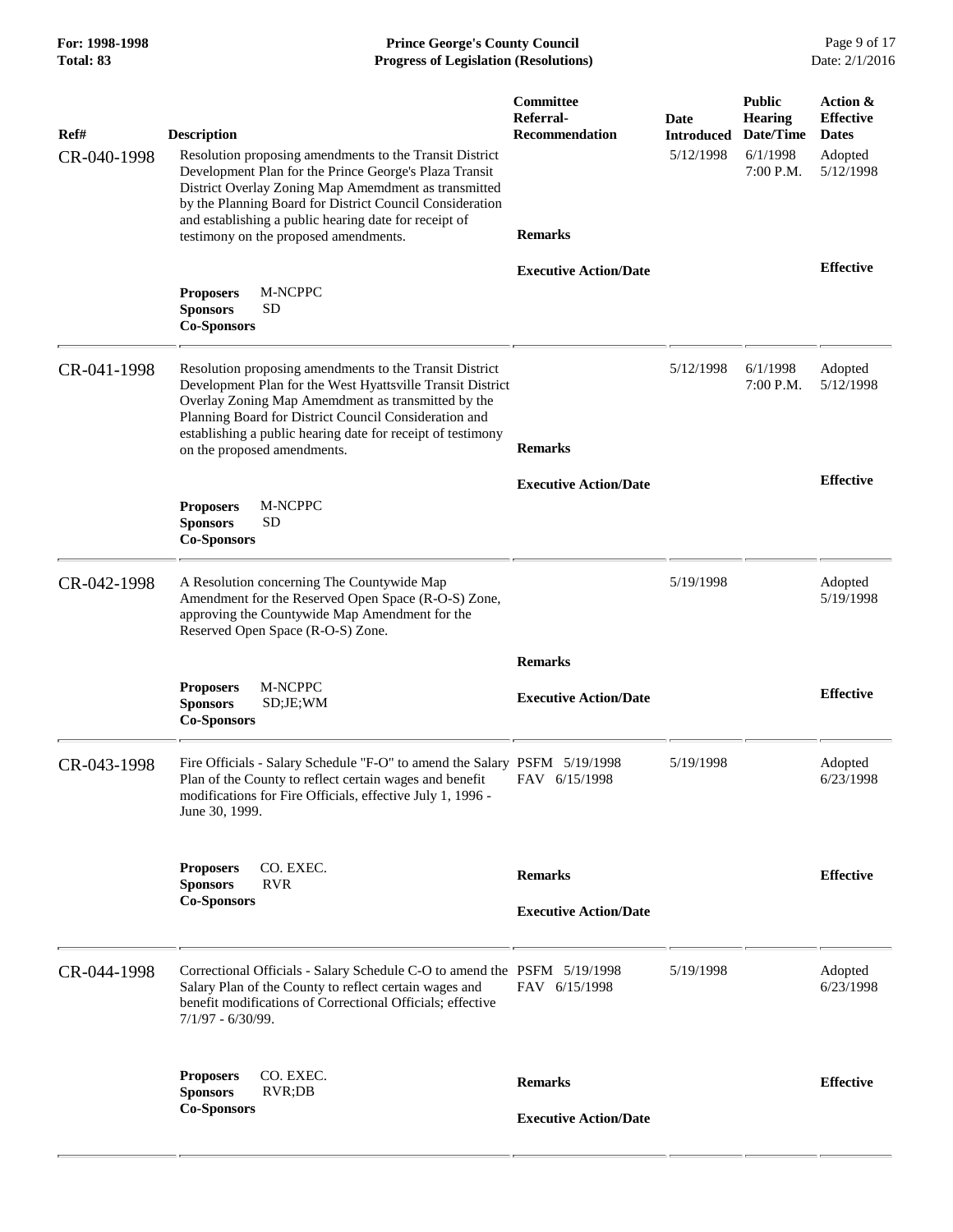**For: 1998-1998 Prince George's County Council** Page 10 of 17<br> **Prince George's County Council** Page 10 of 17<br> **Progress of Legislation (Resolutions)** Date: 2/1/2016 **Progress of Legislation (Resolutions) Progress of Legislation (Resolutions)** 

| Ref#<br>CR-045-1998 | <b>Description</b><br>A Resolution to amend Salary Schedule S-O, Sheriff's<br>Officials, effective 7/1/97 to 6/30/99.                                                                                                                                                                                                                             | Committee<br>Referral-<br><b>Recommendation</b><br>PSFM 5/19/1998<br>FAV(A) 6/15/1998 | Date<br><b>Introduced</b><br>5/19/1998 | <b>Public</b><br><b>Hearing</b><br>Date/Time | Action &<br><b>Effective</b><br><b>Dates</b><br>Adopted<br>6/23/1998 |
|---------------------|---------------------------------------------------------------------------------------------------------------------------------------------------------------------------------------------------------------------------------------------------------------------------------------------------------------------------------------------------|---------------------------------------------------------------------------------------|----------------------------------------|----------------------------------------------|----------------------------------------------------------------------|
|                     | CO. EXEC.<br><b>Proposers</b><br><b>Sponsors</b><br>RVR;DB<br><b>Co-Sponsors</b>                                                                                                                                                                                                                                                                  | <b>Remarks</b>                                                                        |                                        |                                              | <b>Effective</b>                                                     |
|                     |                                                                                                                                                                                                                                                                                                                                                   | <b>Executive Action/Date</b>                                                          |                                        |                                              |                                                                      |
| CR-046-1998         | A Resolution concerning Air Quality establishing the<br>County's Ozone Action Day Program and its involvement<br>with ENDZONE Partners.                                                                                                                                                                                                           |                                                                                       | 5/19/1998                              |                                              | Adopted<br>5/19/1998                                                 |
|                     | CO. EXEC.<br><b>Proposers</b><br><b>Sponsors</b><br>SD;MW;JE;RVR;DB<br><b>Co-Sponsors</b>                                                                                                                                                                                                                                                         | <b>Remarks</b><br><b>Executive Action/Date</b>                                        |                                        |                                              | <b>Effective</b>                                                     |
| CR-047-1998         | A Resolution modifying the WSSC System Development<br>Charge to help finance capital costs of expanding water &<br>sewage systems; and to provide a financing mechanism to<br>aid in paying for capital projects by providing methods<br>and procedures by which the charge is to be implemented/<br>collected in concert with any other charges. | <b>Remarks</b>                                                                        | 5/22/1998                              |                                              | Adopted<br>5/22/1998                                                 |
|                     | <b>WSSC</b><br><b>Proposers</b><br><b>Sponsors</b><br>RVR;SD<br><b>Co-Sponsors</b>                                                                                                                                                                                                                                                                | <b>Executive Action/Date</b>                                                          |                                        |                                              | <b>Effective</b><br>7/1/1998                                         |
| CR-048-1998         | A Resolution providing for approval and guarantee of<br>Prince George's County Park Acquisition & Development<br>Advance Refunding Taxable Bonds, Series W-2, not to<br>exceed \$9,000,000; and making appropriations $\&$ levying<br>certain taxes for FY 1999-2000 for M-NCPPC pursuant to<br>Article 28 of the Annotated Code of Maryland.     | <b>Remarks</b>                                                                        | 5/22/1998                              |                                              | Adopted<br>5/22/1998                                                 |
|                     | M-NCPPC<br><b>Proposers</b><br><b>Sponsors</b><br>RVR;SD;DB<br><b>Co-Sponsors</b>                                                                                                                                                                                                                                                                 | <b>Executive Action/Date</b>                                                          |                                        |                                              | <b>Effective</b><br>5/22/1998                                        |
| CR-049-1998         | A Resolution simplifying and updating the current<br>schedule of permit fees for electrical permits.                                                                                                                                                                                                                                              | PSFM 6/9/1998<br>FAV 6/15/1998                                                        | 6/9/1998                               |                                              | Adopted<br>6/23/1998                                                 |
|                     | CO. EXEC.<br><b>Proposers</b><br><b>SD</b><br><b>Sponsors</b><br><b>Co-Sponsors</b>                                                                                                                                                                                                                                                               | <b>Remarks</b>                                                                        |                                        |                                              | <b>Effective</b>                                                     |
|                     |                                                                                                                                                                                                                                                                                                                                                   | <b>Executive Action/Date</b>                                                          |                                        |                                              | 7/1/1998                                                             |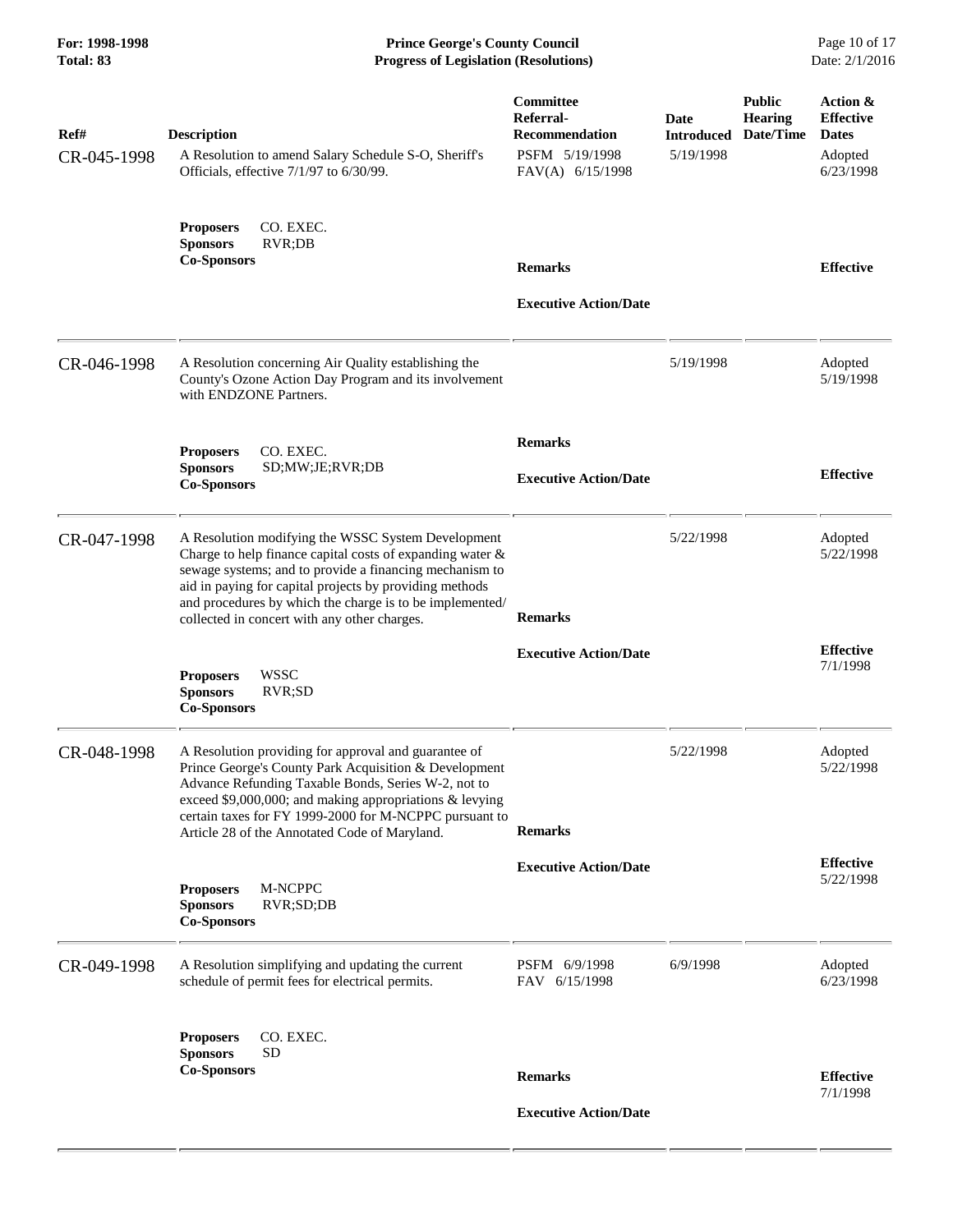**For: 1998-1998 Prince George's County Council** Page 11 of 17<br> **Prince George's County Council** Page 11 of 17<br> **Progress of Legislation (Resolutions)** Date: 2/1/2016 **Progress of Legislation (Resolutions) Progress of Legislation (Resolutions)** 

| Ref#<br>CR-050-1998 | <b>Description</b><br>A Resolution establishing a Parking District for the area<br>known as Suitland, contiguous with the area selected for<br>Suitland Revitalization initiatives. | Committee<br>Referral-<br>Recommendation<br>PZED 6/9/1998<br>HELD 7/15/1998 | Date<br><b>Introduced</b><br>6/9/1998 | <b>Public</b><br><b>Hearing</b><br>Date/Time | Action &<br><b>Effective</b><br><b>Dates</b> |
|---------------------|-------------------------------------------------------------------------------------------------------------------------------------------------------------------------------------|-----------------------------------------------------------------------------|---------------------------------------|----------------------------------------------|----------------------------------------------|
|                     | CO. EXEC.<br><b>Proposers</b><br>RVR;SD<br><b>Sponsors</b><br><b>Co-Sponsors</b>                                                                                                    | <b>Remarks</b><br><b>Executive Action/Date</b>                              |                                       |                                              | <b>Effective</b>                             |
| CR-051-1998         | To express the County's approval of the financing of the<br>Auburn Manor Apartments Project by the State<br>Community Development Administration.                                   | THE 6/9/1998<br>FAV 6/11/1998                                               | 6/9/1998                              |                                              | Adopted<br>6/16/1998                         |
|                     | CO. EXEC.<br><b>Proposers</b><br><b>Sponsors</b><br>TH;MW<br><b>Co-Sponsors</b>                                                                                                     | <b>Remarks</b><br><b>Executive Action/Date</b>                              |                                       |                                              | <b>Effective</b>                             |
| CR-052-1998         | A Resolution concerning the Tax Rates for FY1998-99 for<br>the purpose of imposing and levying the Tax Rates for the<br>Fiscal Year beginning July 1, 1998.                         |                                                                             | 6/9/1998                              |                                              | Adopted<br>6/9/1998                          |
|                     | <b>Proposers</b><br><b>RVR</b><br><b>Sponsors</b><br>RVR;SD<br><b>Co-Sponsors</b>                                                                                                   | <b>Remarks</b><br><b>Executive Action/Date</b>                              |                                       |                                              | <b>Effective</b>                             |
| CR-053-1998         | A Resolution to amend the Salary Plan for General<br>Schedule Employees.                                                                                                            |                                                                             | 6/9/1998                              |                                              | Adopted<br>6/9/1998                          |
|                     | <b>Proposers</b><br>CO. EXEC.<br><b>Sponsors</b><br>JE;AS<br><b>Co-Sponsors</b>                                                                                                     | <b>Remarks</b><br><b>Executive Action/Date</b>                              |                                       |                                              | <b>Effective</b>                             |
| CR-054-1998         | A Resolution designating a portion of Suitland Road as a<br>Gateway Road.                                                                                                           |                                                                             | 6/23/1998                             |                                              | Adopted<br>6/23/1998                         |
|                     | JE<br><b>Proposers</b><br><b>Sponsors</b><br>$\rm{JE}$<br><b>Co-Sponsors</b>                                                                                                        | <b>Remarks</b><br><b>Executive Action/Date</b>                              |                                       |                                              | <b>Effective</b>                             |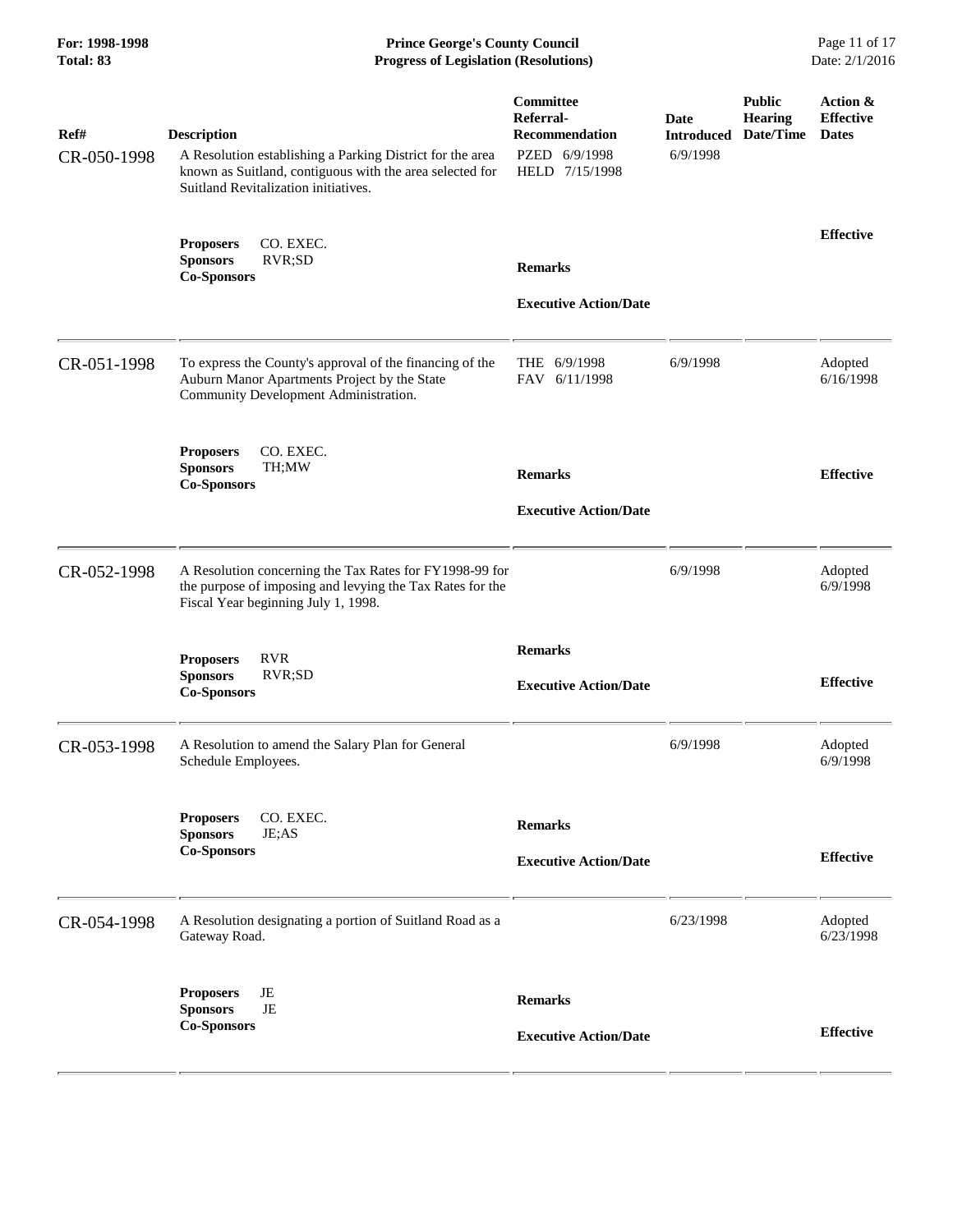**For: 1998-1998 Prince George's County Council** Page 12 of 17<br> **Prince George's County Council** Page 12 of 17<br> **Progress of Legislation (Resolutions)** Date: 2/1/2016 **Progress of Legislation (Resolutions) Progress of Legislation (Resolutions)** 

| <b>Effective</b>              |
|-------------------------------|
|                               |
| Adopted<br>6/23/1998          |
|                               |
| <b>Effective</b><br>6/23/1998 |
| Adopted<br>6/23/1998          |
|                               |
| <b>Effective</b><br>6/23/1998 |
| Adopted<br>10/6/1998          |
| <b>Effective</b>              |
|                               |
| Adopted<br>7/28/1998          |
| <b>Effective</b>              |
|                               |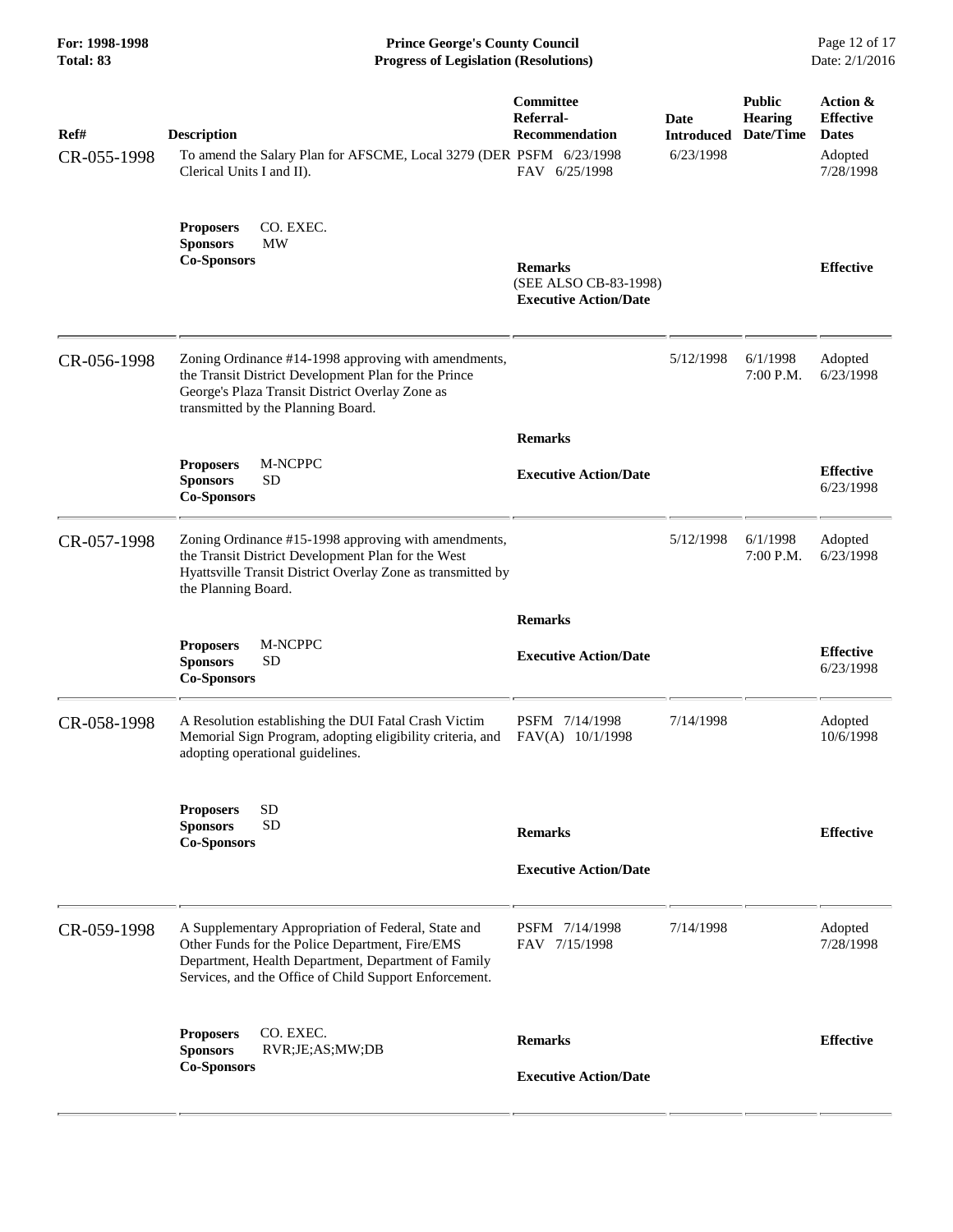**For: 1998-1998 Prince George's County Council** Page 13 of 17<br> **Prince George's County Council** Page 13 of 17<br> **Progress of Legislation (Resolutions)** Date: 2/1/2016 **Progress of Legislation (Resolutions) Progress of Legislation (Resolutions)** 

| Ref#<br>CR-060-1998 | <b>Description</b><br>An Act approving the Charter of the Redevelopment<br>Authority.                                                                                                         | Committee<br>Referral-<br><b>Recommendation</b><br>PSFM 7/14/1998<br>FAV(A) 7/15/1998 | Date<br><b>Introduced</b><br>7/14/1998 | <b>Public</b><br><b>Hearing</b><br>Date/Time | Action &<br><b>Effective</b><br><b>Dates</b><br>Adopted<br>7/28/1998 |
|---------------------|-----------------------------------------------------------------------------------------------------------------------------------------------------------------------------------------------|---------------------------------------------------------------------------------------|----------------------------------------|----------------------------------------------|----------------------------------------------------------------------|
|                     | CO. EXEC.<br><b>Proposers</b><br><b>Sponsors</b><br>DB;MW;SD<br><b>Co-Sponsors</b>                                                                                                            | <b>Remarks</b><br><b>Executive Action/Date</b>                                        |                                        |                                              | <b>Effective</b>                                                     |
| CR-061-1998         | An Act approving the Charter of the Revenue Authority.<br>CO. EXEC.<br><b>Proposers</b><br><b>Sponsors</b><br>DB;SD                                                                           | PSFM 7/14/1998<br>FAV(A) 7/15/1998                                                    | 7/14/1998                              |                                              | Adopted<br>7/28/1998                                                 |
|                     | <b>Co-Sponsors</b>                                                                                                                                                                            | <b>Remarks</b><br><b>Executive Action/Date</b>                                        |                                        |                                              | <b>Effective</b>                                                     |
| CR-062-1998         | A Resolution establishing a broad-based public panel<br>representing all segments of the County to prepare a<br>Biennial Growth Management Policy Plan.                                       |                                                                                       | 7/28/1998                              |                                              | Adopted<br>7/28/1998                                                 |
|                     | <b>Proposers</b><br>RVR;DB;SD;JE;IG;TH;WM;AS;MW<br><b>Sponsors</b><br>RVR;DB;SD;JE;IG;TH;WM;AS;MW<br><b>Co-Sponsors</b>                                                                       | <b>Remarks</b><br><b>Executive Action/Date</b>                                        |                                        |                                              | <b>Effective</b>                                                     |
| CR-063-1998         | A Resolution concerning the Listing of Local Questions on<br>the 1998 Ballot designating the order and certifying the<br>form in which local questions shall be placed on the 1998<br>ballot. |                                                                                       | 7/28/1998                              |                                              | Adopted<br>7/28/1998                                                 |
|                     | <b>RVR</b><br><b>Proposers</b><br>WM;SD<br><b>Sponsors</b><br><b>Co-Sponsors</b>                                                                                                              | <b>Remarks</b><br><b>Executive Action/Date</b>                                        |                                        |                                              | <b>Effective</b>                                                     |
| CR-064-1998         | A Resolution establishing the County's policy for the<br>attraction and facilitation of quality retail and restaurant<br>development in Prince George's County.                               |                                                                                       | 7/28/1998                              |                                              | Adopted<br>7/28/1998                                                 |
|                     | <b>RVR</b><br><b>Proposers</b><br><b>Sponsors</b><br>RVR;DB;SD;JE;IG;TH;WM;AS;MW<br><b>Co-Sponsors</b>                                                                                        | <b>Remarks</b><br><b>Executive Action/Date</b>                                        |                                        |                                              | <b>Effective</b>                                                     |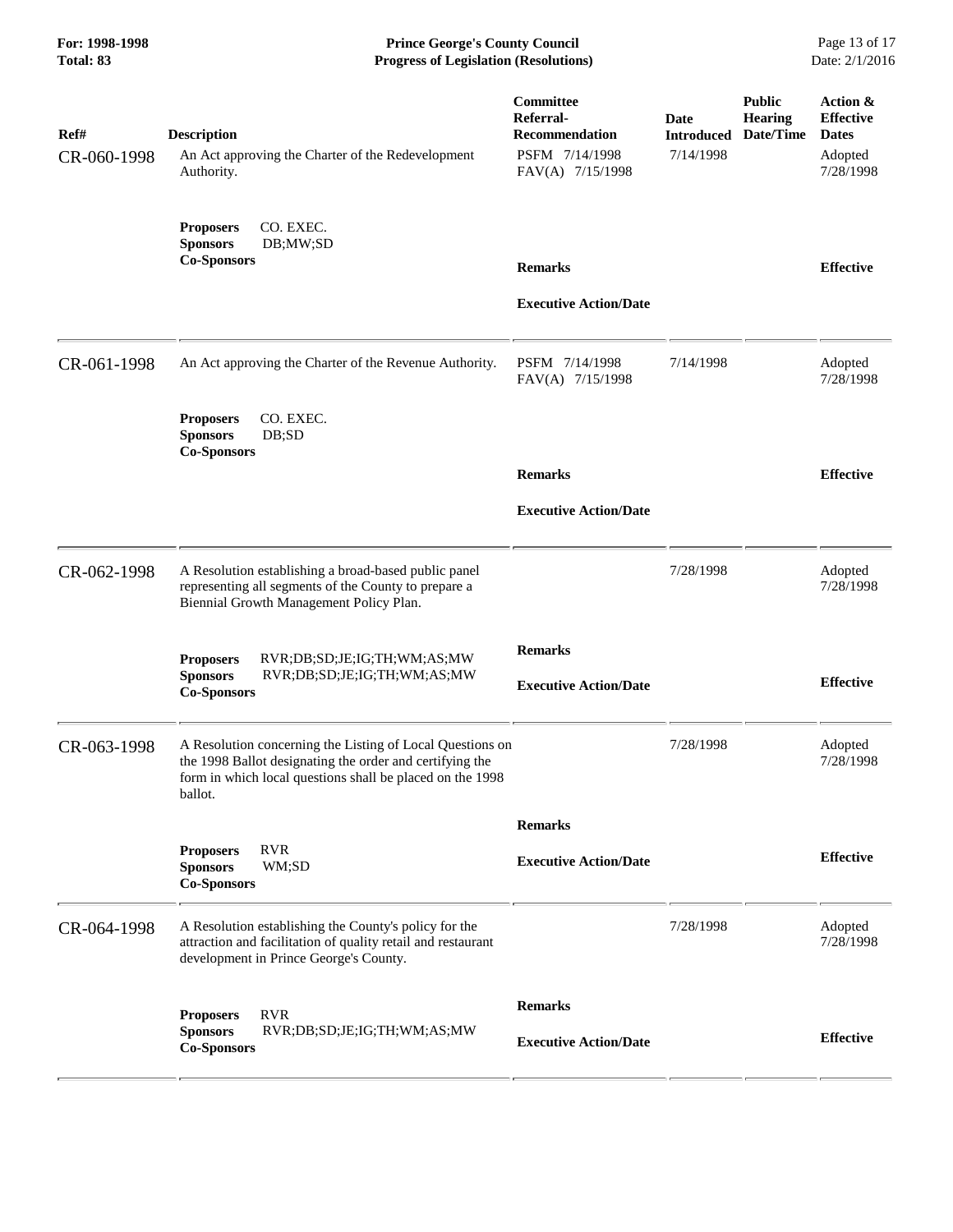**For: 1998-1998 Prince George's County Council** Page 14 of 17<br> **Prince George's County Council** Page 14 of 17<br> **Progress of Legislation (Resolutions)** Date: 2/1/2016 **Progress of Legislation (Resolutions) Progress of Legislation (Resolutions)** 

| Ref#<br>CR-065-1998 | <b>Description</b><br>A Resolution concerning the Enactment of a Certain<br>Ordinance of the City of Bowie for the purpose of<br>approving the enactment of Ordinance O-7-98 amending                                                                                      | Committee<br>Referral-<br><b>Recommendation</b> | Date<br><b>Introduced</b><br>7/28/1998 | <b>Public</b><br><b>Hearing</b><br>Date/Time | Action &<br><b>Effective</b><br><b>Dates</b><br>Adopted<br>7/28/1998 |
|---------------------|----------------------------------------------------------------------------------------------------------------------------------------------------------------------------------------------------------------------------------------------------------------------------|-------------------------------------------------|----------------------------------------|----------------------------------------------|----------------------------------------------------------------------|
|                     | Chapter 26 of the Bowie City Code concerning fences.<br>AS<br><b>Proposers</b><br><b>Sponsors</b><br>AS;RVR;TH;WM;JE;MW<br><b>Co-Sponsors</b>                                                                                                                              | <b>Remarks</b><br><b>Executive Action/Date</b>  |                                        |                                              | <b>Effective</b>                                                     |
| CR-066-1998         | A Resolution to amend Amendment #92 of Zoning<br>Ordinance No. 35-1997 for the College Park-Riverdale<br>Transit District Overlay Zoning Map Amendment and the<br>College Park-Riverdale Transit District Development Plan<br>(CP-R TDDP).                                 | <b>Remarks</b>                                  | 7/28/1998                              |                                              | Adopted<br>7/28/1998                                                 |
|                     | M-NCPPC<br><b>Proposers</b><br><b>Sponsors</b><br>SD<br><b>Co-Sponsors</b>                                                                                                                                                                                                 | <b>Executive Action/Date</b>                    |                                        |                                              | <b>Effective</b>                                                     |
| CR-067-1998         | A Resolution approving financing from the Rental<br>Housing Production Program (RHPP) of the Maryland<br>Community Development Administration (CDA) for the<br>construction of the St. Paul's Senior Living Apartments by<br>St. Paul's Senior Living Limited Partnership. | THE 9/22/1998<br>FAV 10/14/1998                 | 9/22/1998                              |                                              | Adopted<br>10/28/1998                                                |
|                     | CO. EXEC.<br><b>Proposers</b><br><b>Sponsors</b><br>DB; TH<br><b>Co-Sponsors</b>                                                                                                                                                                                           | <b>Remarks</b><br><b>Executive Action/Date</b>  |                                        |                                              | <b>Effective</b>                                                     |
| CR-068-1998         | A resolution amending certain appropriations and<br>expenditures in the Approved Maryland-National Capital<br>Park and Planning Commission's Annual Budget and<br>Appropriation Ordinance for Fiscal Year 1998-1999.                                                       | PZED 9/22/1998<br>FAV 9/30/1998                 | 9/22/1998                              | 10/28/1998 Adopted<br>1:30 P.M.              | 10/28/1998                                                           |
|                     | M-NCPPC<br><b>Proposers</b><br><b>Sponsors</b><br>MW;AS<br><b>Co-Sponsors</b>                                                                                                                                                                                              | <b>Remarks</b><br><b>Executive Action/Date</b>  |                                        |                                              | <b>Effective</b>                                                     |
| CR-069-1998         | A Resolution extending the existing Cable Franchise<br>Agreements between Jones Cable and Prince George's<br>County.                                                                                                                                                       | $C.0.W.$ 9/22/1998<br>FAV 9/22/1998             | 10/6/1998                              |                                              | Adopted<br>10/6/1998                                                 |
|                     | CO. EXEC.<br><b>Proposers</b><br><b>Sponsors</b><br>RVR;DB<br><b>Co-Sponsors</b>                                                                                                                                                                                           | <b>Remarks</b><br><b>Executive Action/Date</b>  |                                        |                                              | <b>Effective</b>                                                     |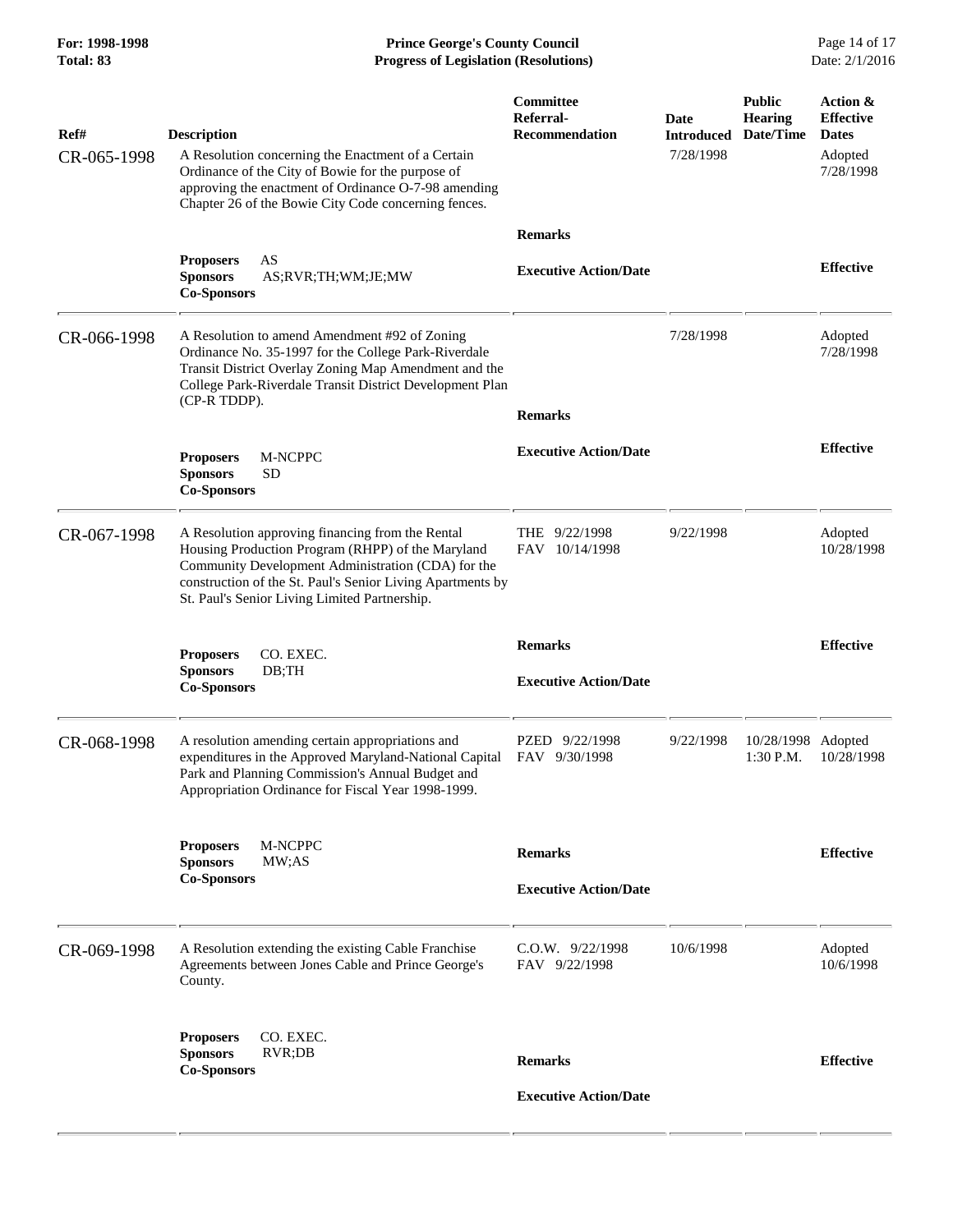**For: 1998-1998 Prince George's County Council** Page 15 of 17<br> **Prince George's County Council** Page 15 of 17<br> **Progress of Legislation (Resolutions)** Date: 2/1/2016 **Progress of Legislation (Resolutions) Progress of Legislation (Resolutions)** 

| Ref#<br>CR-070-1998 | <b>Description</b><br>A Resolution supporting the designation and<br>establishment of an Empowerment Zone in conjunction<br>with the District of Columbia.                                                                                                                                                                        | Committee<br>Referral-<br><b>Recommendation</b> | Date<br><b>Introduced</b><br>9/22/1998 | <b>Public</b><br><b>Hearing</b><br>Date/Time | Action &<br><b>Effective</b><br><b>Dates</b><br>Adopted<br>9/22/1998 |
|---------------------|-----------------------------------------------------------------------------------------------------------------------------------------------------------------------------------------------------------------------------------------------------------------------------------------------------------------------------------|-------------------------------------------------|----------------------------------------|----------------------------------------------|----------------------------------------------------------------------|
|                     | <b>Proposers</b><br>DB<br>DB<br><b>Sponsors</b><br><b>Co-Sponsors</b>                                                                                                                                                                                                                                                             | <b>Remarks</b><br><b>Executive Action/Date</b>  |                                        |                                              | <b>Effective</b>                                                     |
| CR-071-1998         | A Resolution approving a Live Near Your Work Grant<br>Program within Prince George's County in cooperation<br>with local employers and the Department of Housing and<br>Community Development of the State of Maryland, and<br>authorizing the Prince George's County Economic<br>Development Corporation to operate the program. | THE 9/22/1998<br>FAV 10/14/1998                 | 9/22/1998                              |                                              | Adopted<br>10/28/1998                                                |
|                     |                                                                                                                                                                                                                                                                                                                                   | <b>Remarks</b>                                  |                                        |                                              | <b>Effective</b>                                                     |
|                     | <b>Proposers</b><br>CO. EXEC.<br>DB;AS<br><b>Sponsors</b><br><b>Co-Sponsors</b>                                                                                                                                                                                                                                                   | <b>Executive Action/Date</b><br>S 11/18/1998    |                                        |                                              |                                                                      |
| CR-072-1998         | A Resolution authorizing the Director of Finance to issue<br>estimated tax bills for operating real property of a public<br>utility or railroad.                                                                                                                                                                                  | PSFM 9/22/1998<br>FAV 10/1/1998                 | 9/22/1998                              |                                              | Adopted<br>10/6/1998                                                 |
|                     | CO. EXEC.<br><b>Proposers</b><br><b>Sponsors</b><br>MW:AS<br><b>Co-Sponsors</b>                                                                                                                                                                                                                                                   | <b>Remarks</b><br><b>Executive Action/Date</b>  |                                        |                                              | <b>Effective</b>                                                     |
| CR-073-1998         | To establish spending control limits for the FY2000 Water<br>& Sewerage Operating and Capital Budget of the<br>Washington Suburban Sanitary Commission.                                                                                                                                                                           |                                                 | 10/6/1998                              |                                              | Adopted<br>10/6/1998                                                 |
|                     |                                                                                                                                                                                                                                                                                                                                   | <b>Remarks</b>                                  |                                        |                                              |                                                                      |
|                     | <b>RVR</b><br><b>Proposers</b><br><b>Sponsors</b><br>RVR;DB;IG<br><b>Co-Sponsors</b>                                                                                                                                                                                                                                              | <b>Executive Action/Date</b>                    |                                        |                                              | <b>Effective</b>                                                     |
| CR-074-1998         | A Resolution securing the services of an outside<br>consultant to undertake a study of the use of prevailing<br>wage laws and rates in the region for school construction<br>projects.                                                                                                                                            | $C.0.W.$ $10/6/1908$<br>FAV 10/6/1998           | 10/6/1998                              |                                              | Adopted<br>10/6/1998                                                 |
|                     | TH<br><b>Proposers</b><br><b>Sponsors</b><br><b>TH</b><br><b>Co-Sponsors</b>                                                                                                                                                                                                                                                      | <b>Remarks</b><br><b>Executive Action/Date</b>  |                                        |                                              | <b>Effective</b>                                                     |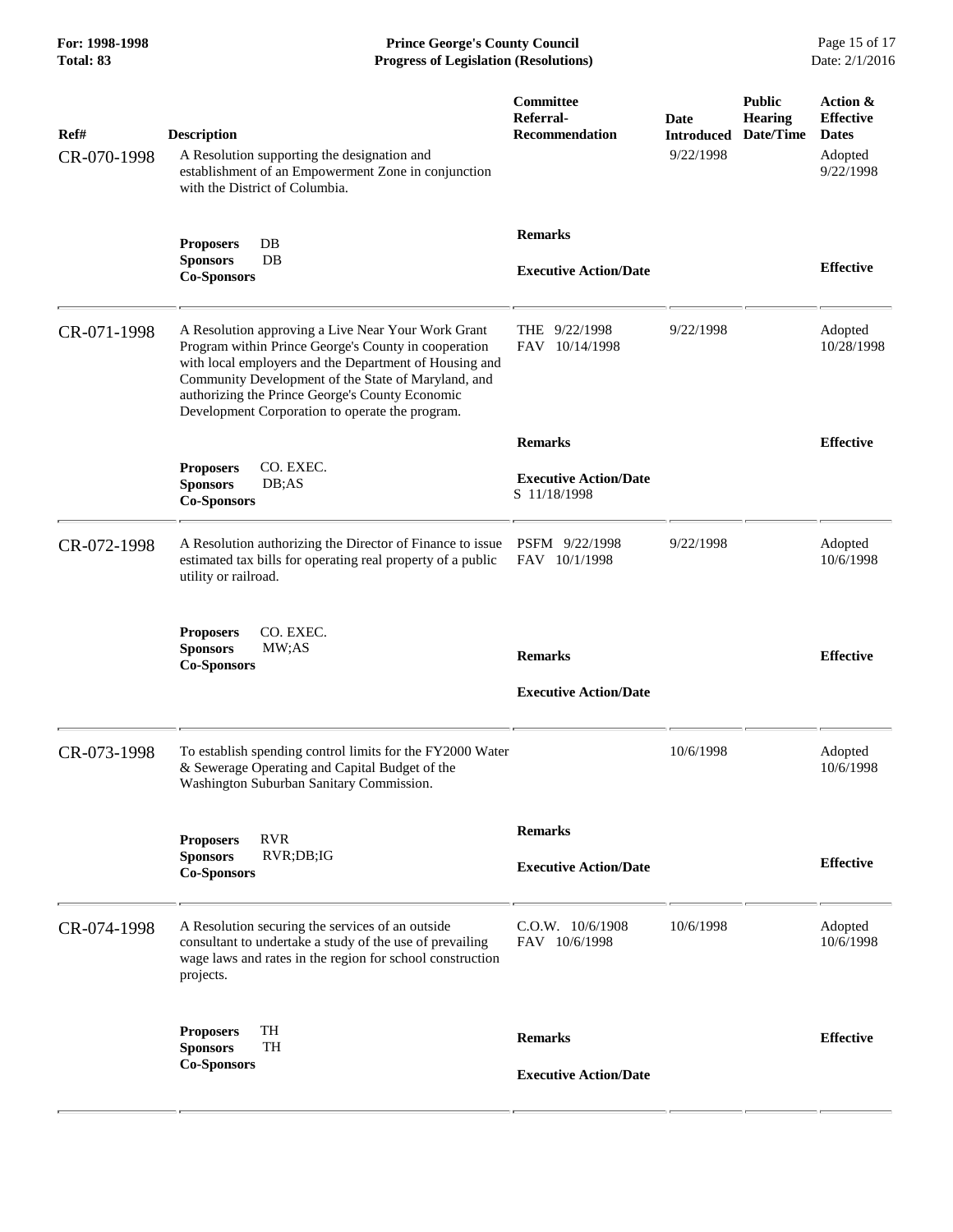**For: 1998-1998 Prince George's County Council** Page 16 of 17<br> **Prince George's County Council** Page 16 of 17<br> **Progress of Legislation (Resolutions)** Date: 2/1/2016 **Progress of Legislation (Resolutions) Progress of Legislation (Resolutions)** 

| Ref#<br>CR-075-1998 | <b>Description</b><br>A Resolution amending the WSSC Fiscal Years<br>1999-2004 Capital Improvement Program for Water and<br>Sewerage.                                                        | <b>Committee</b><br>Referral-<br><b>Recommendation</b><br>THE 10/6/1998<br>FAV 10/14/1998 | Date<br><b>Introduced</b><br>10/6/1998 | <b>Public</b><br><b>Hearing</b><br>Date/Time<br>10/28/1998<br>$1:30$ P.M. | Action &<br><b>Effective</b><br><b>Dates</b><br>Adopted<br>10/28/1998 |
|---------------------|----------------------------------------------------------------------------------------------------------------------------------------------------------------------------------------------|-------------------------------------------------------------------------------------------|----------------------------------------|---------------------------------------------------------------------------|-----------------------------------------------------------------------|
|                     | WM<br><b>Proposers</b><br><b>Sponsors</b><br>WМ<br><b>Co-Sponsors</b>                                                                                                                        | <b>Remarks</b><br><b>Executive Action/Date</b>                                            |                                        |                                                                           | <b>Effective</b>                                                      |
| CR-076-1998         | To express the County's approval of the financing of the<br>Prince George's Manor Apartments Project by the State<br>Community Development Administration.                                   | 10/6/1998<br>THE<br><b>FAV</b><br>10/14/1998                                              | 10/6/1998                              |                                                                           | Adopted<br>10/28/1998                                                 |
|                     | CO. EXEC.<br><b>Proposers</b><br><b>Sponsors</b><br>AS;SD<br><b>Co-Sponsors</b>                                                                                                              | <b>Remarks</b><br><b>Executive Action/Date</b>                                            |                                        |                                                                           | <b>Effective</b>                                                      |
| CR-077-1998         | To express the County's approval of the financing of the<br>Woodside Village II Apartments Project by the State<br>Community Development Administration.                                     | 10/6/1998<br>THE<br>FAV<br>10/14/1998                                                     | 10/6/1998                              |                                                                           | Adopted<br>10/28/1998                                                 |
|                     | <b>Proposers</b><br>CO. EXEC.<br>AS;SD<br><b>Sponsors</b><br><b>Co-Sponsors</b>                                                                                                              | <b>Remarks</b><br><b>Executive Action/Date</b>                                            |                                        |                                                                           | <b>Effective</b>                                                      |
| CR-078-1998         | To authorize the County to enter into an agreement with<br>Chillum Oaks Adventist Apartments, Inc., for the payment FAV 10/14/1998<br>of a negotiated sum in lieu of real property taxes.    | THE 10/13/1998                                                                            | 10/13/1998                             |                                                                           | Adopted<br>10/28/1998                                                 |
|                     | CO. EXEC.<br><b>Proposers</b><br><b>Sponsors</b><br><b>SD</b><br><b>Co-Sponsors</b>                                                                                                          | <b>Remarks</b><br><b>Executive Action/Date</b><br>S 11/18/1998                            |                                        |                                                                           | <b>Effective</b>                                                      |
| CR-079-1998         | Approval of the Housing Authority of Prince George's<br>County 1998 Single Family Mortgage Purchase Program<br>and authorizing issuance of Bonds in an amount not to<br>exceed \$28,000,000. | THE 10/13/1998<br>FAV 10/14/1998                                                          | 10/13/1998                             |                                                                           | Adopted<br>10/28/1998                                                 |
|                     | CO. EXEC.<br><b>Proposers</b><br><b>Sponsors</b><br>RVR;SD;DB;MW<br><b>Co-Sponsors</b>                                                                                                       | <b>Remarks</b><br><b>Executive Action/Date</b>                                            |                                        |                                                                           | <b>Effective</b>                                                      |